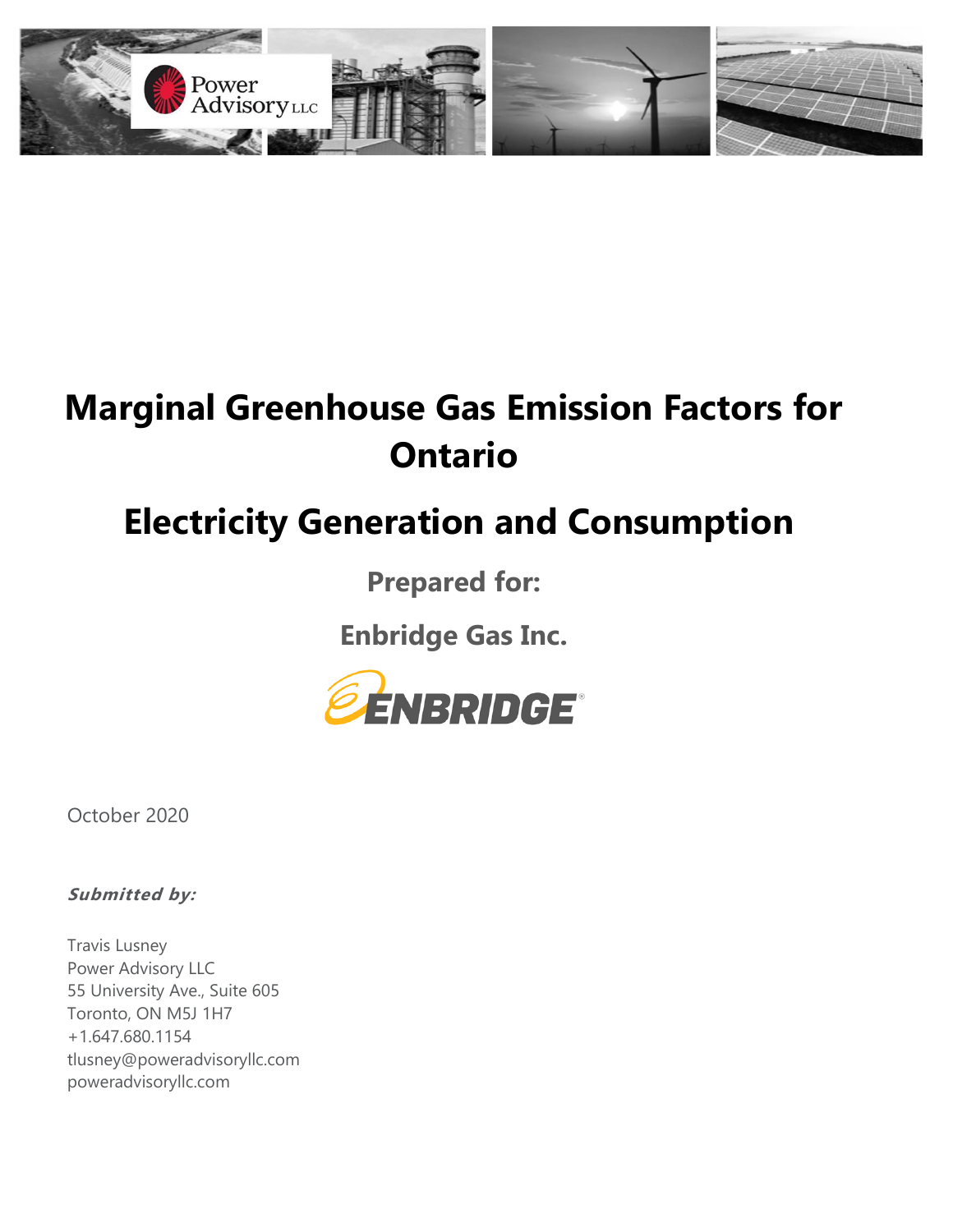

## **Executive Summary**

Broadly, the objective of climate change policy for energy use is to reduce the amount of greenhouse gas emissions produced while meeting the energy need of the consumer. Greenhouse gas emission factors indicate the volume of emissions attributable to a unit of energy use or activity. Two types of emission factors, namely Average Emission Factors (AEFs) and Marginal Emission Factors (MEFs), are used to evaluate the impact of various technologies, policies and program.

Use of the appropriate type of emission factors is essential. Using AEFs to assess policy or programs in the electricity sector can produce misleading results because AEFs do not consider the time-dependant impacts of electricity generation and consumption; MEFs are better suited for this purpose. When assessing policy and program, it is important to understand the relationship between fuel consumption, electricity generation and electricity consumption on an hourly, daily and seasonal basis. A misinterpretation of these factors could lead to unintended consequences that could result in a net increase in GHG emissions. For example, electrification of space heating increases electricity consumption during peak demand periods when MEFs could be much higher than AEFs – an important factor in evaluating net GHG emission impacts.

This report documents Power Advisory's estimates of MEFs for electricity generation and consumption for Ontario. The objective of this report is to provide Ontario stakeholders with an overview of Power Advisory's marginal emissions factor methodology and guidelines for their use. Ultimately, the goal of the report is to provide clarity and confidence for use when assessing activities that could reduce greenhouse gas emissions in Ontario.

Power Advisory's marginal emission factor estimates are based on the relationship between Ontario demand; gas-fired generation; energy production from all sources of generations; and imports & exports with neighbouring jurisdictions. Most of Ontario's generation (i.e., nuclear, hydro, wind, solar and bioenergy) has no emissions; therefore, emissions due to Ontario's electricity system come from two main sources:

- Natural gas-fired generators in Ontario
- Emissions associated with electricity imports.

The MEFs account for emissions from both gas-fired generation located in Ontario and imports from neighbouring jurisdictions, including how these inputs will change over time due to refurbishment of nuclear fleet and shutting down of Pickering nuclear station.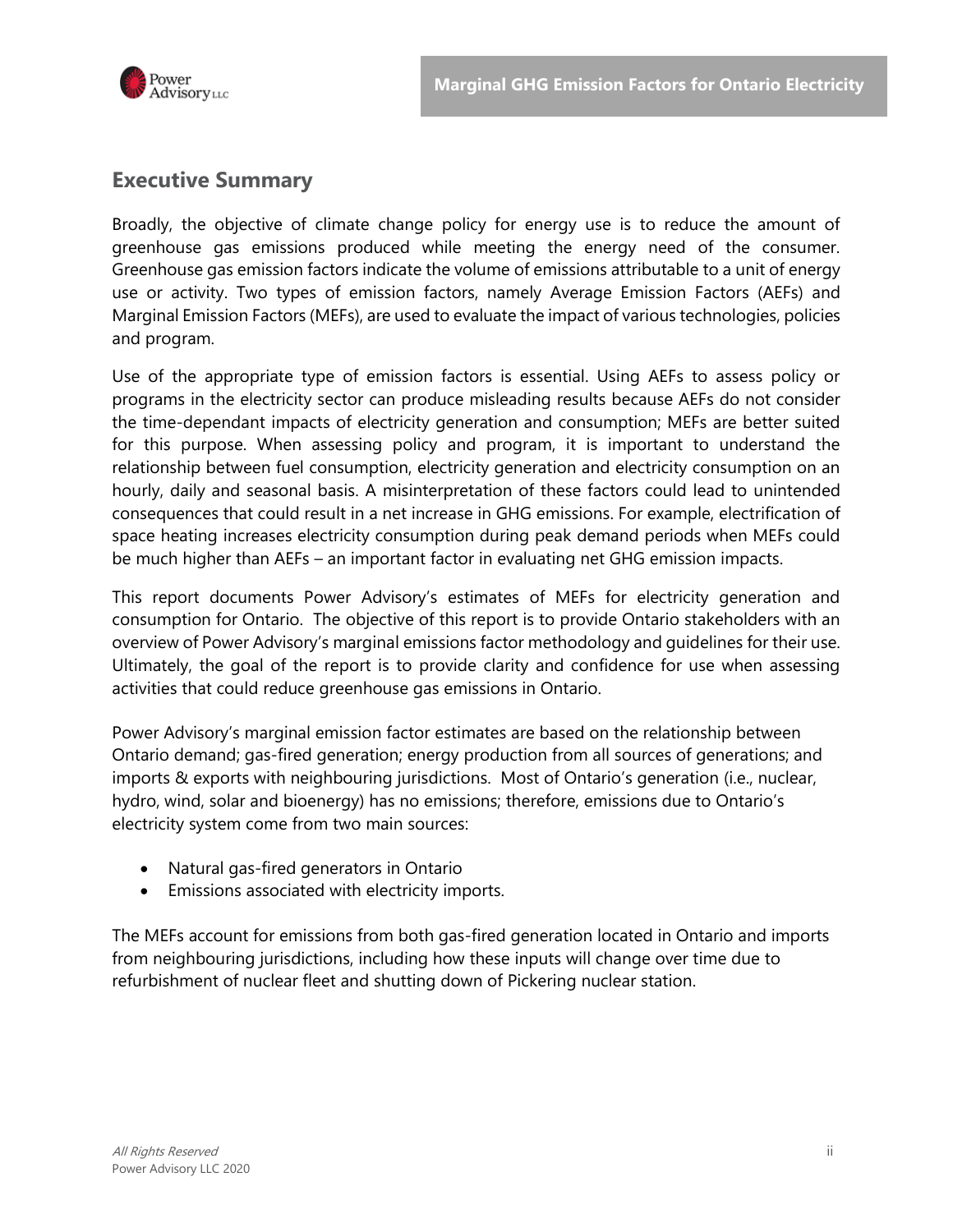

The process for estimating emission factors involved several steps:

- 1. Forecast demand and less flexible generation (nuclear, some hydroelectric, wind, solar and bioenergy) for each hour in the forecast period and calculate the difference between the two, which is referred to as Residual Demand
- 2. Quantify the relationship between Residual Demand and Fossil Generation & Net Imports (i.e., gas-fired generation)
- 3. For each hour of the forecast period, estimate the impact that a 1-MWh change in Residual Demand would have on Fossil Generation, Net Imports, and GHG emissions

The results of the analysis produce the following relationship between Residual Demand and Fossil generation in Ontario (see figure below). Change in Residual Demand in each hour results in a change of Fossil Generation. The difference in Fossil Generation between the initial and final Residual Demand for a given hour is the net impact on greenhouse gas emissions.



**Hourly Fossil Generation vs. Residual Demand, base years 2015-2019**

Ontario's fleet of large gas generators is estimated to have a GHG emission factor of 0.412 tonnes/MWh. The MEF varies between 0 and 0.412 tonnes/MWh, depending upon the above correlation. Power Advisory forecasted MEFs for every hour from 2020 – 2040. Contact information to get this data file is available at the end of this report. The MEFs are also summarized by both season and time-of-use period for the forecasted period of 2020 – 2040. The overall MEF for all 20 years is projected to be 0.32 tonnes/MWh.

Overall, Power Advisory hopes this report and the marginal emission factor estimates will assist stakeholders in determining the optimal strategy for reduce greenhouse gas emissions.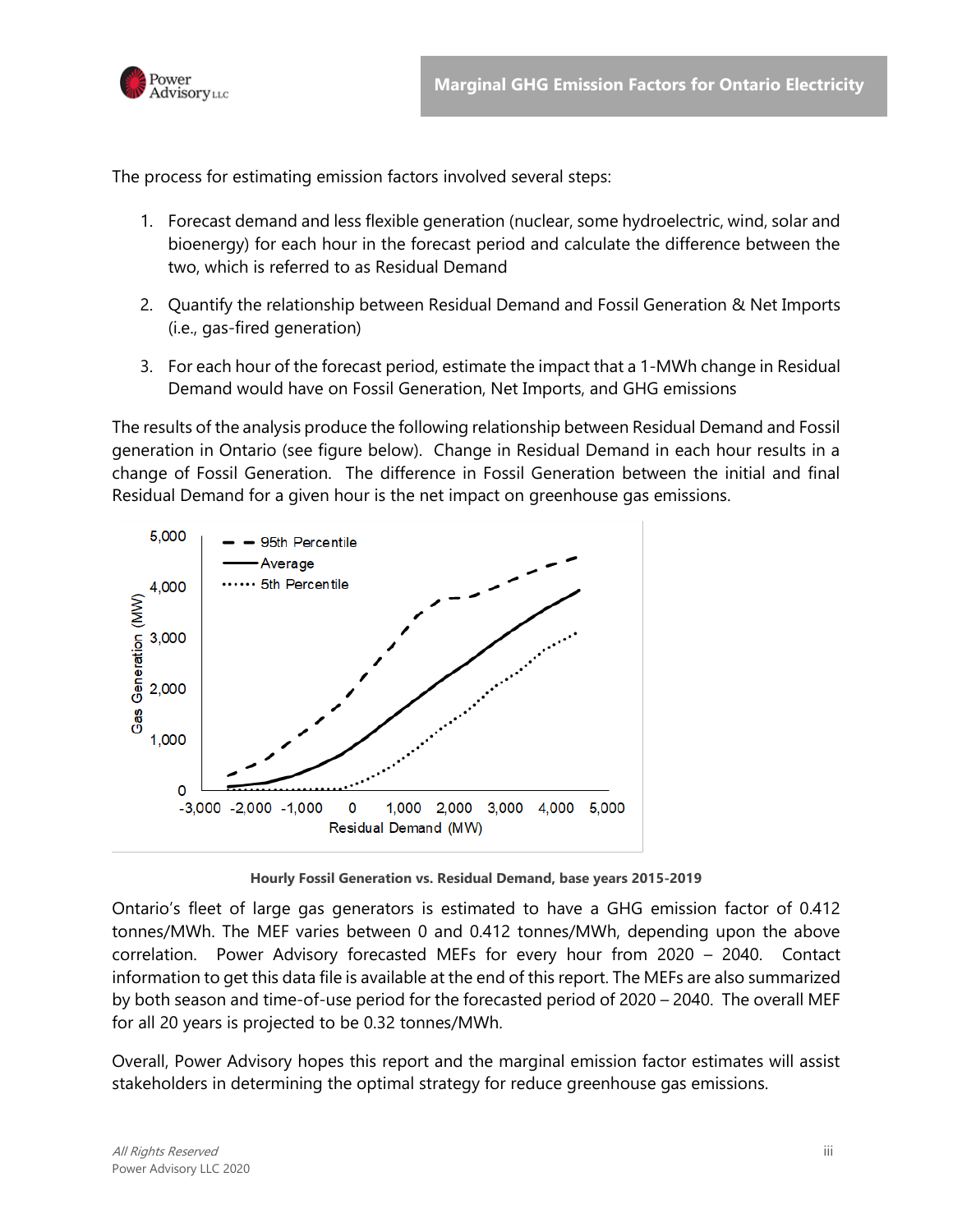

# **Table of Contents**

| 3.2.1 Example: Combined Heat and Power for a New High-Rise Building  15 |  |
|-------------------------------------------------------------------------|--|
|                                                                         |  |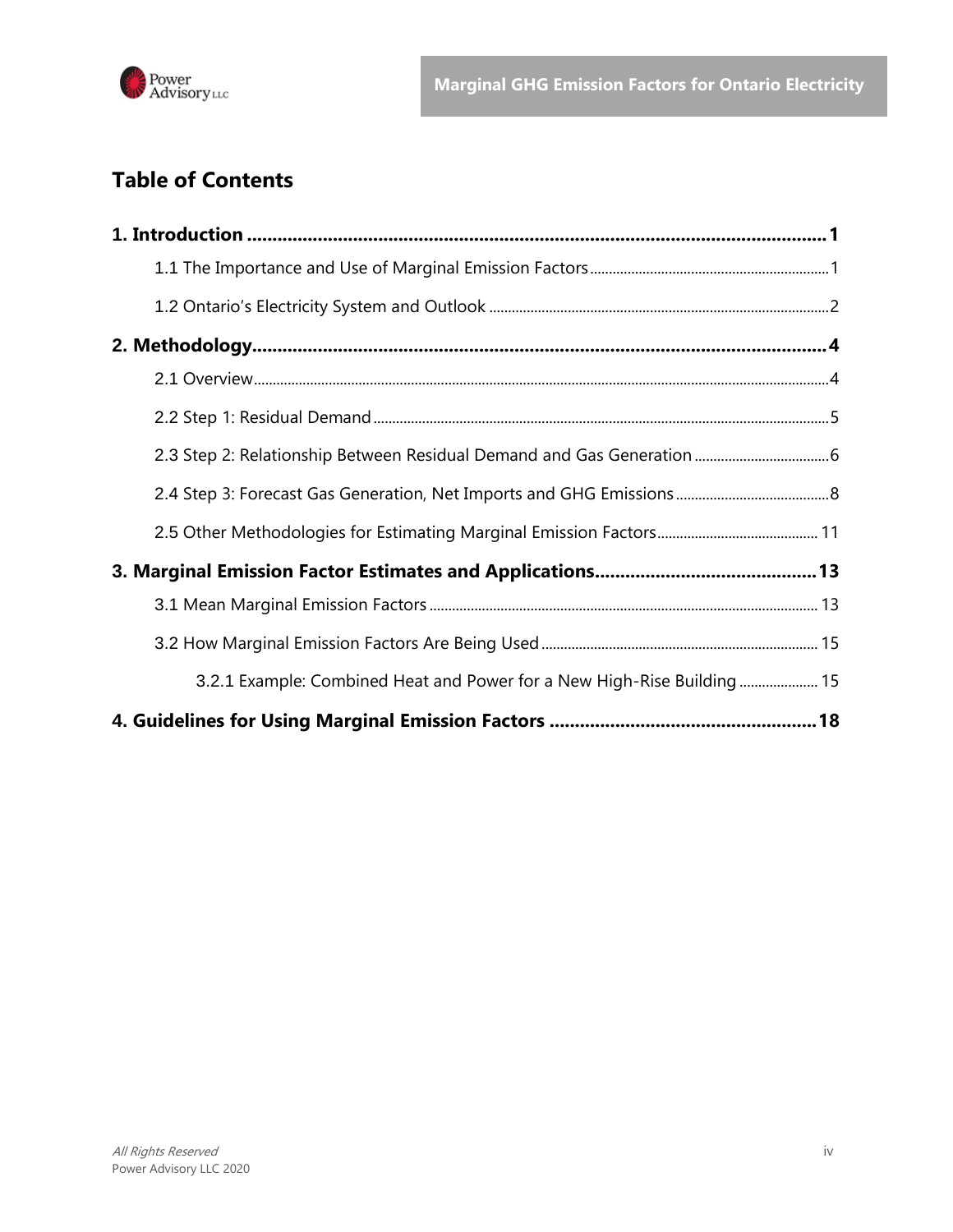

# <span id="page-4-0"></span>**1. INTRODUCTION**

#### <span id="page-4-1"></span>**1.1 The Importance and Use of Marginal Emission Factors**

There is a growing global consensus for the reduction of greenhouse gas (GHG) emission to combat the negative impacts of climate change. Many measures have been proposed to reduce GHG emissions. For example, replacing incandescent light bulbs with high-efficiency Light Emitting Diodes (LEDs), reduces the use of electricity and the emissions associated with generating that electricity. On the other hand, replacing cars powered by conventional gasoline engines with plug-in electric vehicles (PEVs) increases the use of electricity (and the emissions associated with generating electricity). However, net emissions may decrease if the reduction of emissions from gasoline engines is greater than the increase in emission from greater electricity production. It is important to understand the relationship between fuel consumption, electricity generation and electricity consumption on an hourly, daily and seasonal basis. A misinterpretation of these factors could lead to unintended consequences that could result in a net increase in GHG emissions.

Greenhouse gas emission factors indicate the amount of emissions attributable to a unit of energy use or activity. Two types of emission factors are commonly used:

- **Average Emission Factors** (AEFs) are the ratio of all emissions resulting from a certain activity (e.g., transportation, or electricity consumption) to some measure of that activity (e.g., kilometers travelled, or MWh consumed). The primary use of Average Emission Factors is to develop inventories of GHG emissions – i.e., total emissions and where they come from.
- **Marginal Emission Factors** (MEFs), which are the subject of this report, are used to evaluate specific policies or programs. MEFs are the ratio of the increase or decrease in GHG emissions resulting from a unit change. An example would be the net change in emissions from driving one kilometer in a PEV instead of a gasoline-powered vehicle.

Use of the appropriate type of GHG emission factors is essential. Using AEFs to assess policy or programs can produce misleading results because AEFs do not consider the time-dependant impacts of electricity generation and consumption; MEFs are better suited for this purpose. When assessing policy and program, it is important to consider time of use. For example, electrification of space heating increases electricity consumption during peak demand periods when MEFs could be much higher than AEFs – an important factor in evaluating net GHG emission impacts.

This report documents Power Advisory's estimates of MEFs for electricity generation and consumption. The emission estimates are intended for use in evaluating programs, policies and other activities that depend, partially or fully, on electricity supplied from the Ontario electricity grid. The emission factor analysis and this report were developed by Power Advisory under an engagement with Enbridge Gas Inc. The analysis and report reflect Power Advisory's independent views and extensive knowledge of the Ontario electricity sector.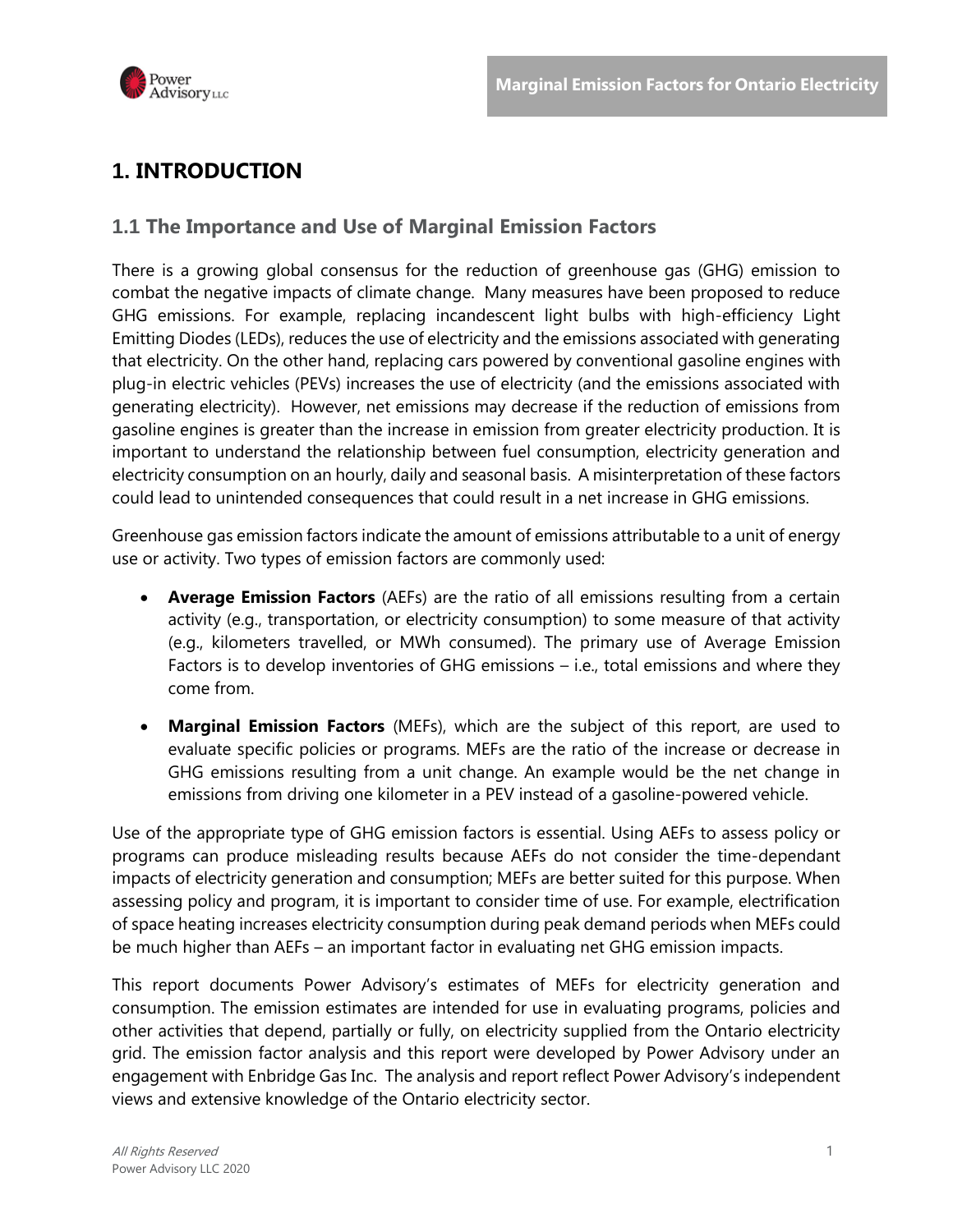

## <span id="page-5-0"></span>**1.2 Ontario's Electricity System and Outlook**

Ontario's bulk electricity system and electricity market are operated by the Independent Electricity System Operator (IESO). The IESO-Administered Market (IAM) supplies Ontario consumers with approximately 135 TWh of electricity through the transmission system; a further 6 TWh/year is generated by embedded generation (i.e., distributed generation delivered to consumers through local distribution systems). Ontario's electricity generation output by fuel type for 2019 is shown in [Figure 1](#page-5-1) and electricity generation by installed capacity in [Figure 2.](#page-5-2)

More than half of Ontario's electricity supply comes from three nuclear stations: Pickering, Darlington and Bruce Power. In addition, there has been a surplus of supply in Ontario over most of the past decade. Supply surplus results in reduced usage of gas-fired generation assets that are commonly used to meet peaking demand needs.

Ontario's electricity supply mix is expected to change over the next two decades. The Pickering Nuclear Station is scheduled to retire at the end of 2025 and 10 nuclear generation units at Bruce Power and Darlington will be taken out of service for refurbishment<sup>1</sup>. Each unit will be out of service for up to 4 years and as many as four units may be out at one time. During the refurbishment, gas-fired generation will operate more often to replace energy from the out-of-service nuclear units. [Figure 3](#page-6-0) below shows Power Advisory's forecast of Ontario supply and demand.



<span id="page-5-1"></span>**Figure 1: Ontario 2019 Electricity Output by Fuel Type (TWh)1**



<span id="page-5-2"></span>**Figure 2: Ontario 2019 Installed Capacity by Fuel Type (MW)<sup>1</sup>**

<sup>&</sup>lt;sup>1</sup> Information on the refurbishment projects can be found for Darlington at [https://www.opg.com/strengthening-the](https://www.opg.com/strengthening-the-economy/our-projects/darlington-refurbishment/)[economy/our-projects/darlington-refurbishment/,](https://www.opg.com/strengthening-the-economy/our-projects/darlington-refurbishment/) and for Bruce at [https://www.brucepower.com/life-extension](https://www.brucepower.com/life-extension-program-mcr-project/)[program-mcr-project/](https://www.brucepower.com/life-extension-program-mcr-project/) .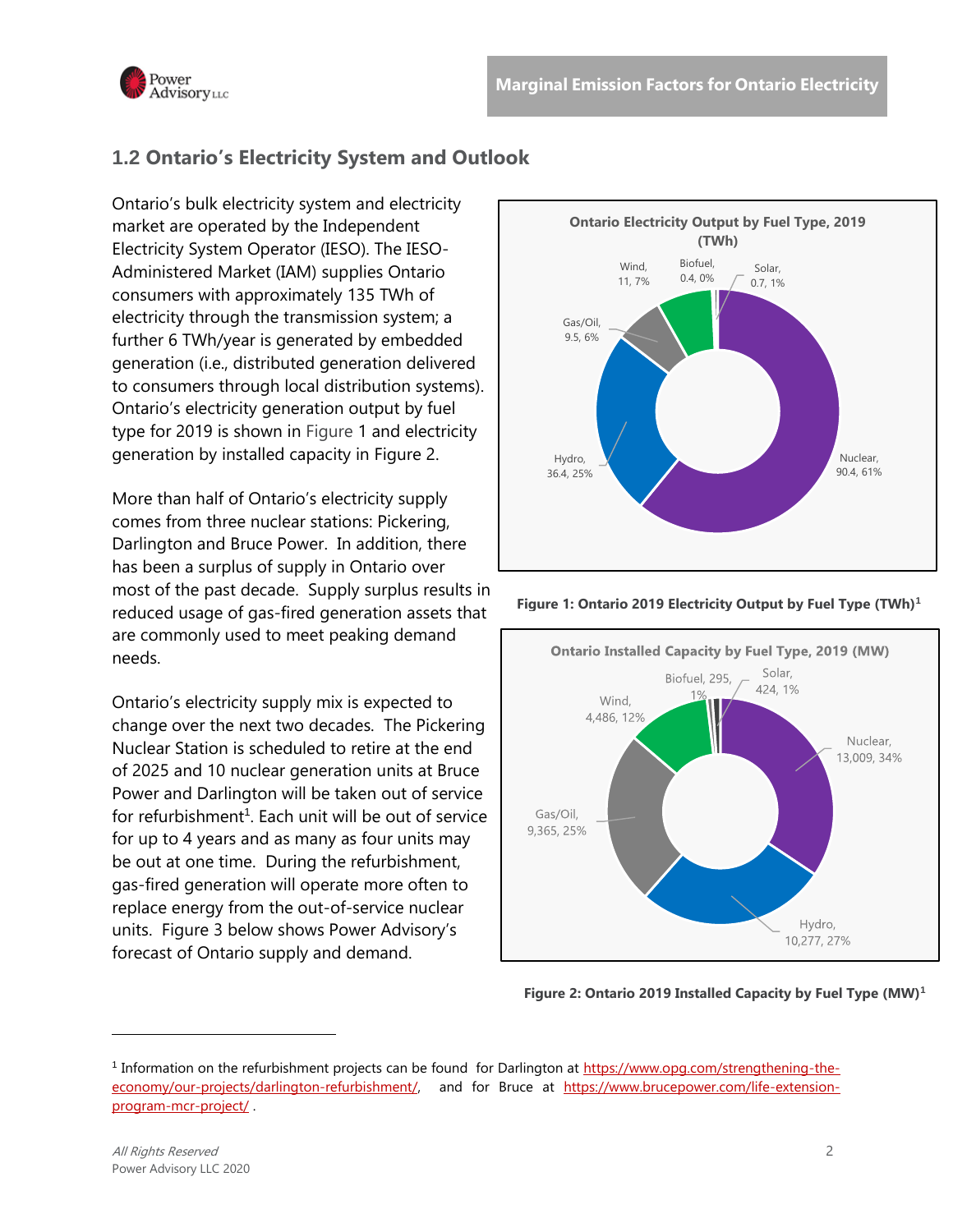



**Figure 3: Ontario Electric Energy Supply and Demand**

<span id="page-6-0"></span>Most of Ontario's generation (i.e., nuclear, hydro, wind, solar and bioenergy) has no emissions; therefore, emissions due to Ontario's electricity system come from two main sources:

- Natural gas-fired generators in Ontario
- Emissions associated with electricity imports.

Natural gas-fired generation currently supplies only a moderate share (around 12%) of Ontario's electric energy, but it plays a crucial role in balancing supply and demand. For example, when the IESO schedules supply for dispatch to meet forecasted demand they must ensure that there is enough generation that can ramp (i.e., increase or decrease output) fast enough to follow variations in electricity consumption patterns. In Ontario, ramping primarily comes from gasfired generation and hydroelectric generation.

Ontario's electricity grid is well interconnected with neighbouring jurisdictions across 26 interties to two provinces (i.e., Manitoba and Quebec) and three states (i.e., Minnesota, Michigan and New York). Ontario schedules imports and exports on an hourly basis. Depending on the source of imports they can be considered to increase Ontario's GHG emissions.

The MEFs developed by Power Advisory account for emissions from both gas-fired generation located in Ontario and imports from neighbouring jurisdictions, including how these inputs will change over time.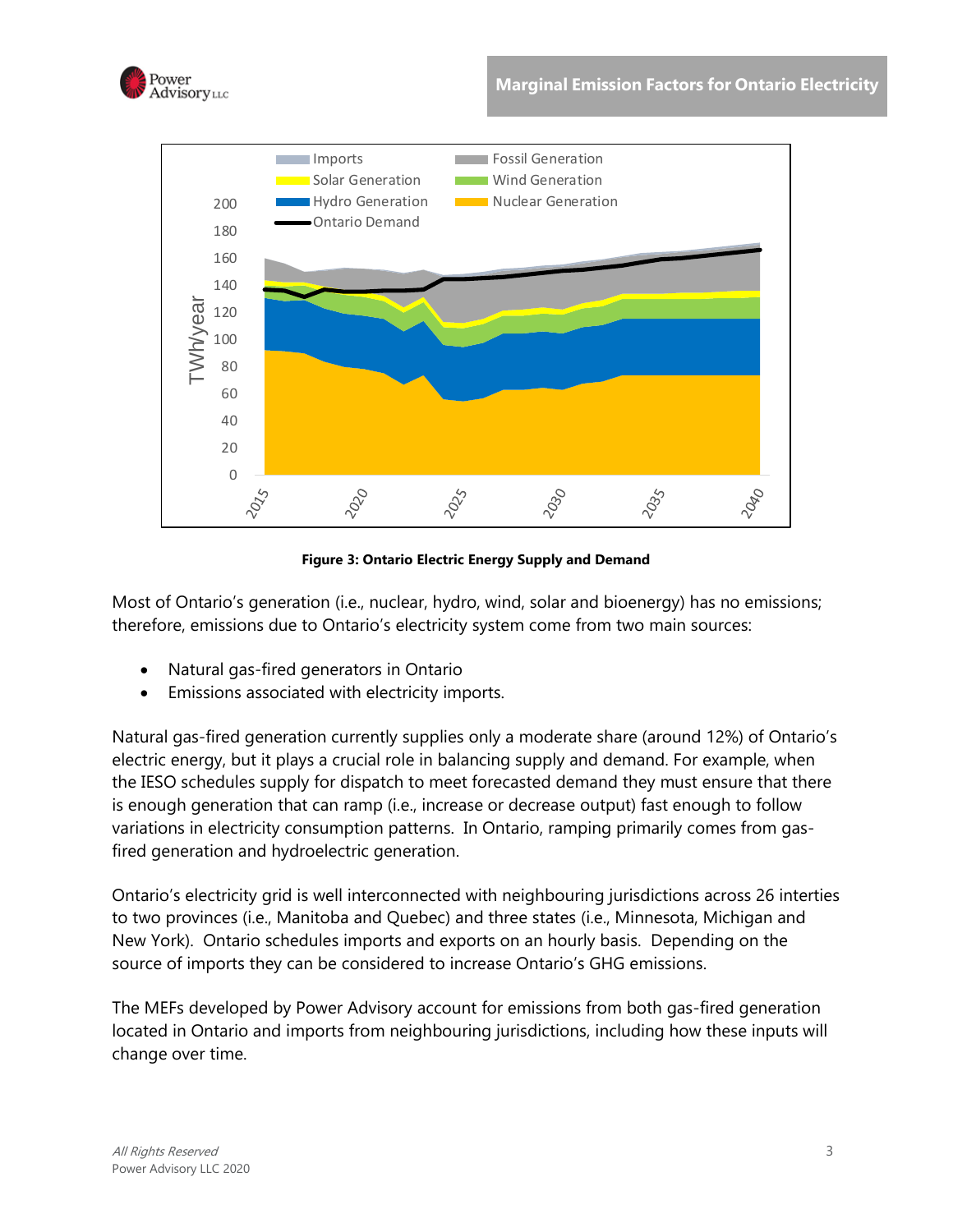

# <span id="page-7-0"></span>**2. METHODOLOGY**

#### <span id="page-7-1"></span>**2.1 Overview**

GHG emissions in Ontario's electricity system come from two main sources: gas-fired generators in Ontario, and emissions associated with electricity imports from other jurisdictions. In general, both tend to be high when demand is high or less flexible generation<sup>2</sup> is low, and both tend to be low when demand is low or less flexible generation is high. The relationship is not exact: hours with very similar demand and supply of less flexible generation can see very different amounts of both gas-fired generation and imports. These differences are due to a number of factors:

- Gas-fired generation attributes (e.g., ramp rate) and maintenance schedules (e.g., planned outages);
- The availability and price of imports; and
- The availability of export opportunities (e.g., gas-fired generation output exported to higher price neighbouring jurisdictions in a given hour).

Power Advisory's MEF estimates are based on quantifying and extrapolating these patterns. The process for estimating emission factors involved several steps:

- 1. Forecast demand and less flexible generation for each hour in the forecast period and calculate the difference between the two, which is referred to as Residual Demand<sup>3</sup>
- 2. Quantify the relationship between Residual Demand and Gas Generation<sup>4</sup>
- 3. For each hour of the forecast period, estimate the impact that a 1-MW change in Residual Demand would have on Gas Generation, Net Imports<sup>5</sup>, and GHG emissions

 $2$  Less flexible generation is defined as the sum of transmission-connected nuclear, hydroelectric, wind, solar and bioenergy projects; it also excludes embedded generation. A case could be made for distinguishing between baseload and peaking hydro, treating the latter separately rather than including it in less flexible generation. However, as discussed in a footnote 11 below, this would not significantly affect the results.

<sup>3</sup> For the purposes of this report, "**Residual Demand**" is defined as Ontario electricity demand minus less flexible generation. All amounts are hourly, and historical values are based on data published by the IESO. Ontario Demand is reported in the IESO's Ontario and Market Demand reports. Hourly generation for almost all of Ontario's transmissionconnected generators is reported in the IESO's Generator Capability and Output reports. Both sets of reports are available at<http://ieso.ca/en/Power-Data/Data-Directory> in the "Featured Reports" section.

<sup>4</sup> Fossil Generation is defined as transmission-connected generation using natural gas, oil or coal as fuel.

<sup>5</sup> Net Imports is imports into Ontario minus exports out of Ontario. In many hours it is negative (i.e., exports exceed imports).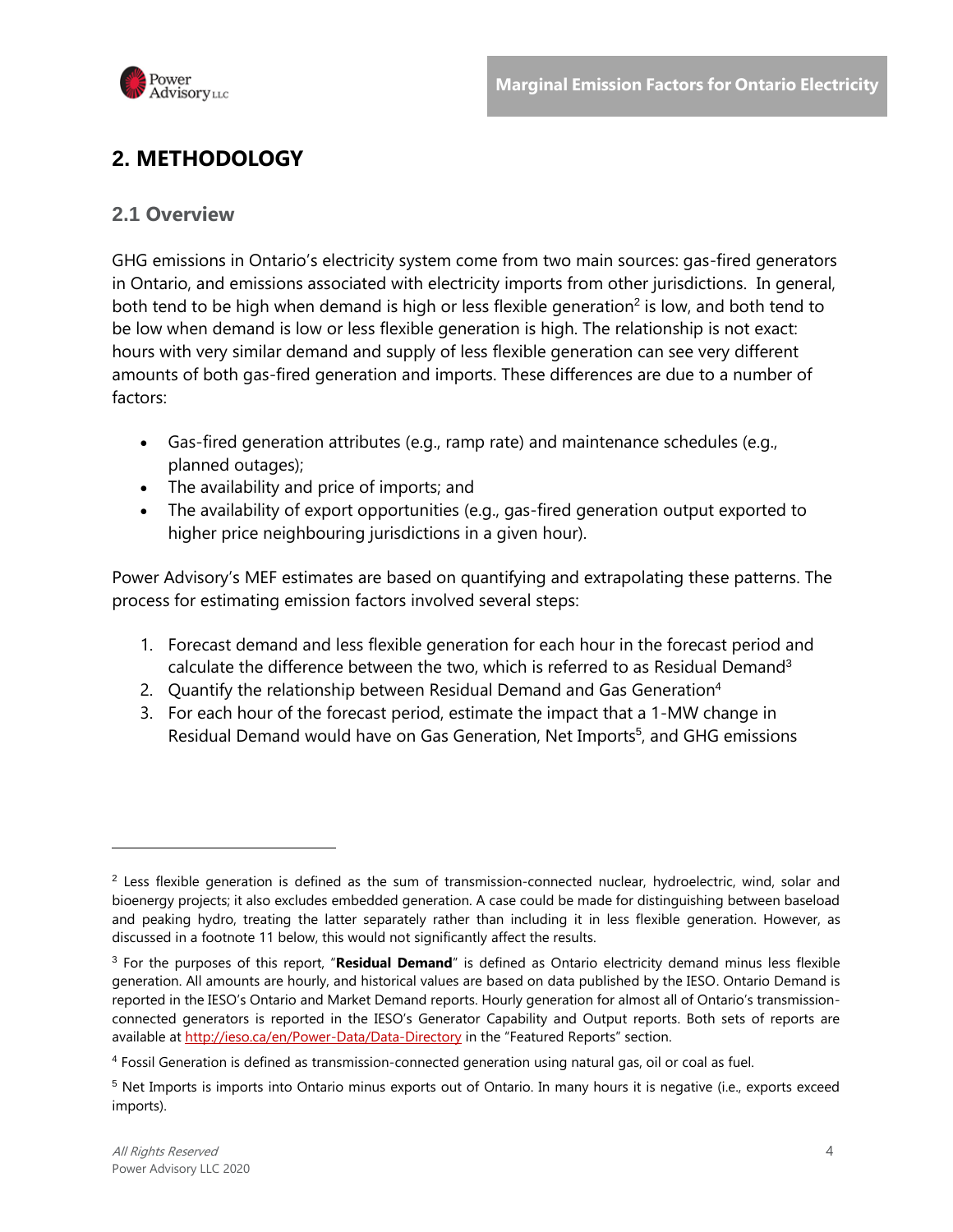

The following sections describe each step in more detail. The resulting hourly MEFs can either be summarized by hour of the day, season, time-of-use period, etc., or used as is for more detailed analysis.

#### <span id="page-8-0"></span>**2.2 Step 1: Residual Demand**

Residual Demand represents the imbalance between Ontario's need for electricity (at the transmission level) and what is available from its own nuclear, hydro, wind, solar and bioenergy generators. This imbalance can come from only two sources: Gas Generation and Net Imports. In many hours, Residual Demand is negative, meaning that even if there were no Gas Generation in that hour, Ontario would have a surplus available for export.

Power Advisory maintains a wholesale market forecast model that forecasts hourly operation of Ontario's electricity system. The wholesale market forecast model includes an electricity demand forecast and a supply forecast. Residual Demand is calculated as the difference between forecast Ontario electricity demand and forecast less flexible generation. [Table 1](#page-8-1) below summarizes the primary inputs for the forecast model

<span id="page-8-1"></span>

| <b>Demand Forecast Inputs</b>                                                                                                                                                                         | <b>Supply Forecast Inputs</b>                                                                                                                                                                                                                                                                                                                                                                                                         |  |  |  |  |
|-------------------------------------------------------------------------------------------------------------------------------------------------------------------------------------------------------|---------------------------------------------------------------------------------------------------------------------------------------------------------------------------------------------------------------------------------------------------------------------------------------------------------------------------------------------------------------------------------------------------------------------------------------|--|--|--|--|
| Organic growth in electricity demand;<br>Expected levels of conservation and<br>demand management; and<br>Growth in demand from emerging<br>technologies (e.g., electric vehicles and<br>heat pumps). | The availability of Ontario's nuclear fleet (i.e.,<br>retirement and refurbishment);<br>Existing generation including Ontario Power<br>$\bullet$<br>Generation's (OPG's) rate-regulated assets and<br>generation currently under contract with the IESO;<br>Committed contracts for transmission-connected<br>$\bullet$<br>generators not yet in service; and<br>Development of new generation to meet supply<br>٠<br>adequacy needs. |  |  |  |  |

#### **Table 1: Forecast of Residual Demand Inputs**

Not all gas-fired generation is dispatchable: there are some cogeneration facilities that run almost all hours of the year to supply thermal energy to their load hosts. Some of these facilities have both a constant, baseload level of generation in virtually all hours, and dispatchable capacity above this baseload level operates primarily when Residual Demand is high. Power Advisory's analysis included identifying those facilities and estimating how much of their generation in each hour of 2015-2019 was baseload vs. dispatchable. Baseload generation was added to less flexible generation (which means it reduced Residual Demand). Only dispatchable generation was included in Gas Generation with the following attributes:

- At very low levels of Residual Demand, (dispatchable) Gas Generation falls to zero.
- Dispatchable generation affects forecasts of Residual Demand. Several cogeneration facilities retired or converted to dispatchable-only operation during the 2015-2019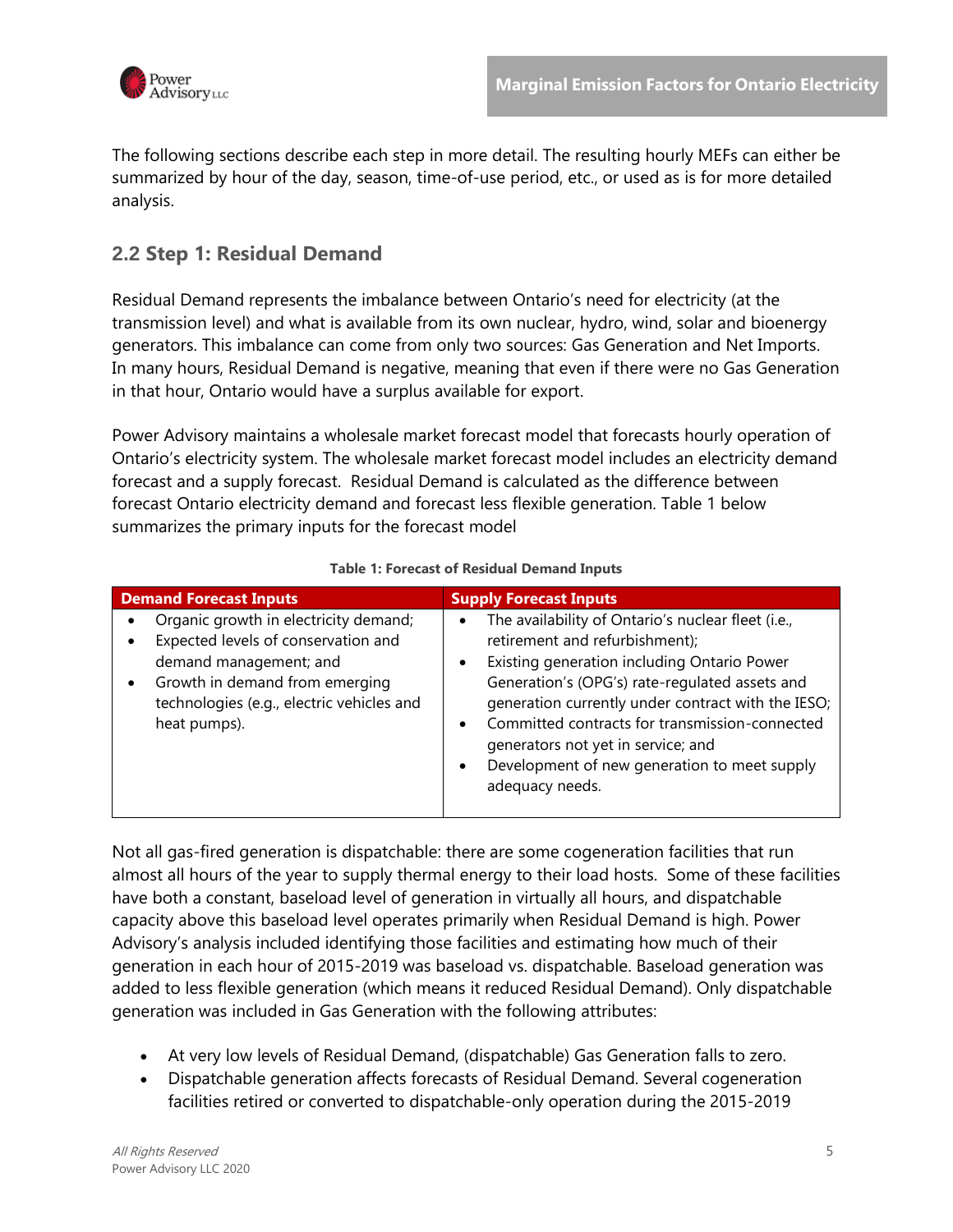

period when their original Power Purchase Agreements expired. All of the remaining gasfired generators with a baseload component are expected to retire, or convert to dispatchable-only operation, during the forecast period.

#### <span id="page-9-0"></span>**2.3 Step 2: Relationship Between Residual Demand and Gas Generation**

On average, electricity production by Gas Generation increases as demand increases and power from less flexible generation (such as nuclear and renewables) decreases. To quantify this relationship, all hours from Base Years<sup>6</sup> were grouped based on Residual Demand in that hour (i.e., all hours with Residual Demand less than -2,000 MWh were put in one group, all hours with Residual Demand between -2,000 and -1,500 MWh in another group, etc.). <sup>7</sup> For each group, both average Residual Demand and average Gas Generation was calculated. The results are shown in [Figure 4](#page-9-1) below; the 5th and 95th percentile of Gas Generation in each group are shown for reference.



**Figure 4: Hourly Gas Generation vs. Residual Demand, 2015-2019**

<span id="page-9-1"></span><sup>6</sup> Five Base Years (2015-2019) were used to represent a range of supply, demand, weather and price scenarios. Years earlier than 2015 are considered less indicative of current and future market operations because of market rule and other changes.

<sup>7</sup> The use of 500-MWh intervals was selected for a balance between precision and accuracy. Smaller intervals would have provided more detailed information about the shape of the curve; however, if the intervals were too small there would not be enough hours to provide a meanful average within each group.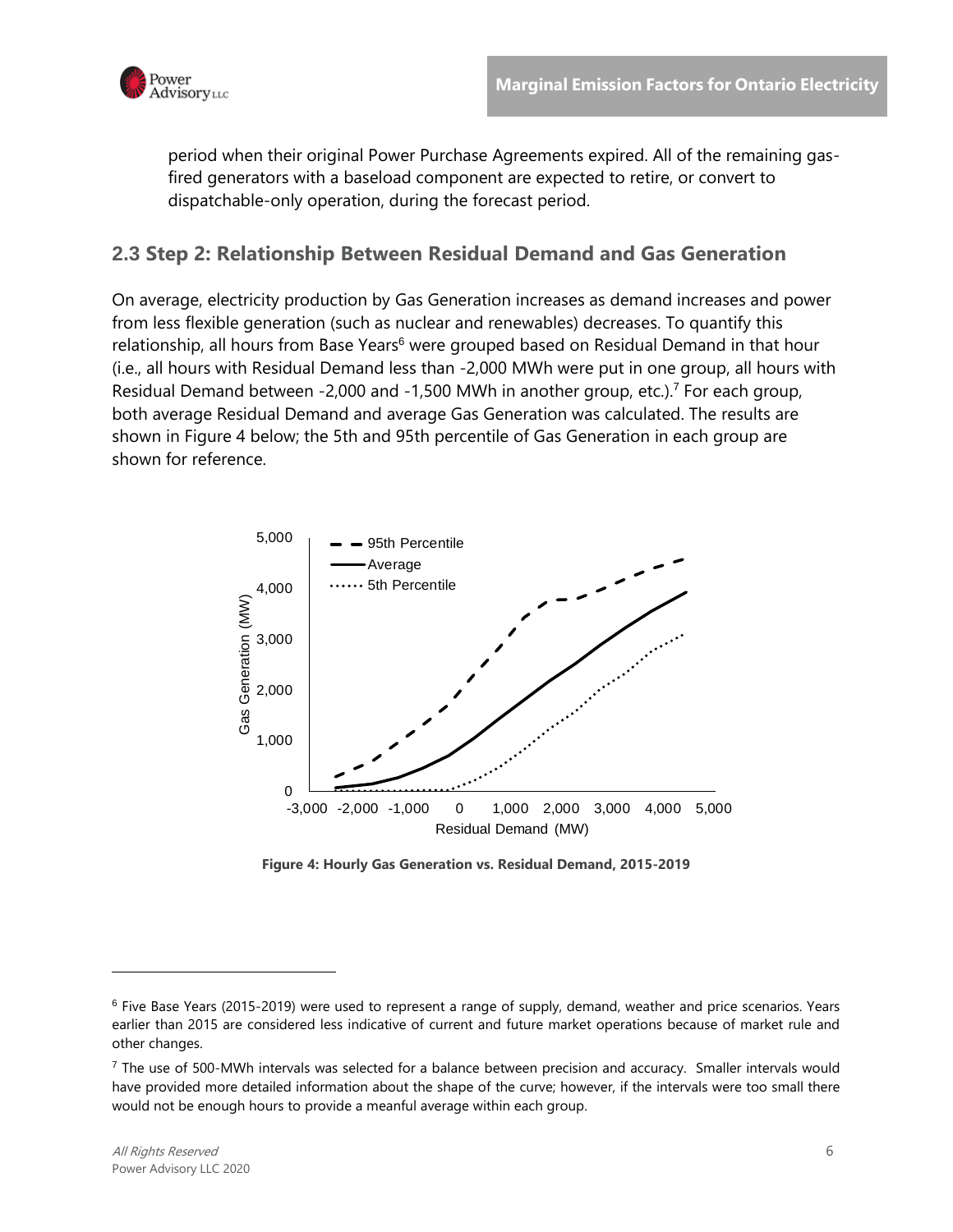

The resulting curve from the Gas Generation and Residual Demand relationship has an S-shape:

- When Residual Demand is low, the slope of the curve is quite shallow; at very low levels, the curve is flat, with a slope of zero. Within this group of hours, reductions in Residual Demand have little correlation with Gas Generation. Instead, Ontario's electricity system adjusts through either higher exports or increased curtailment of internal supply (i.e., nuclear, hydro, wind and solar).
- The slope of the curve is highest at intermediate levels of Residual Demand, reflecting that fact that gas-fired generation is dispatched to serve growing demand.
- At high levels of Residual Demand, the slope decreases slightly. There is a limit to how much Ontario gas-fired generators can produce; any additional supply needs must be met by importing electricity from other jurisdictions.

The resulting curve of average Gas Generation vs. average Residual Demand in each group can be approximated closely to a series of four straight lines (shown in red on [Figure 5](#page-10-0) below):



<span id="page-10-0"></span>**Figure 5: Approximation of Gas Generation vs. Residual Demand**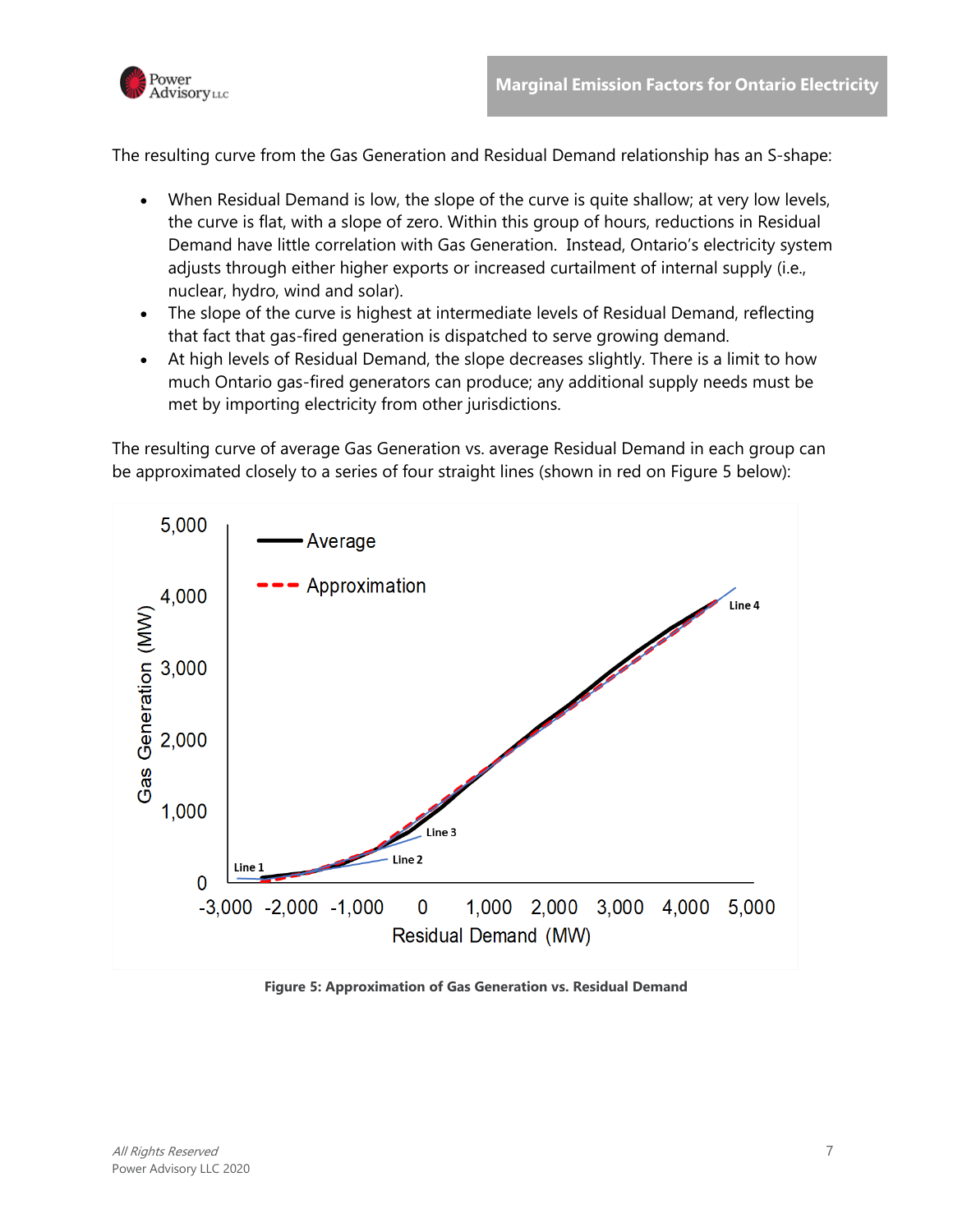

- Line 1 for Residual Demand below -2,500 MW, with a slope of zero (i.e., changes in Residual Demand do not result in changes in Gas Generation);
- Line 2 for Residual Demand between -2,500 and -1,750 MW, with a slope of 0.19 (i.e., Gas Generation increases by 0.19 MW for each 1-MW increase in Residual Demand);
- Line 3 for Residual Demand between -1,750 and -750 MW, with a slope of 0.32; and
- Line 4 for Residual Demand above -750 MW, with a slope of 0.67.

The slopes of each line segment show how Gas Generation changes in response to changes in Residual Demand. In addition, the line segments show how Net Imports change because Residual Demand is equal to Gas Generation plus Net Imports. For example, at the low end (in the range covered by Line 2), a 1-MWh increase in consumption (or a 1-MWh decrease in less flexible generation) is met by a 0.19-MWh increase in Gas Generation and a 0.81-MWh increase in Net Imports. In the high range (Line 4), a 1-MW increase in demand is met by a 0.67-MWh increase in Gas Generation plus a 0.33-MWh increase in Net Imports.

### <span id="page-11-0"></span>**2.4 Step 3: Forecast Gas Generation, Net Imports and GHG Emissions**

Ontario's fleet of large gas generators is estimated to have an emission factor of 0.412 tonnes/MWh, meaning that every 1 MWh increase (or decrease) in gas generation increases (or decreases) GHG emissions by, on average, 0.412 tonnes. This emission factor was derived by dividing the fleet's total emissions by its total output for the five Base Years (2015-2019), as shown in [Table 2.](#page-12-0) The input data was taken from two sets of IESO data:

- The IESO's 2020 Annual Planning Outlook, $8$  Figure 32 provides estimates of historical electricity sector GHG emissions. During the five Base Years, the only fossil fuel used in significant amounts in transmission-level generation was natural gas.
- The IESO's "Generator Output and Capability Reports<sup>9</sup> provide information on the actual output of all transmission-connected generation plants over 10 MW, including all significant gas generators.

<sup>8</sup> [http://www.ieso.ca/en/Sector-Participants/Planning-and-Forecasting/Annual-Planning-Outlook.](http://www.ieso.ca/en/Sector-Participants/Planning-and-Forecasting/Annual-Planning-Outlook) The data used to create the figure is available in spreadsheet form.

<sup>9</sup> [http://reports.ieso.ca/public/GenOutputCapability/.](http://reports.ieso.ca/public/GenOutputCapability/) Only 90 days of historical data is available on-line, but additional data can be obtaining by contacting the IESO's Customer Service department.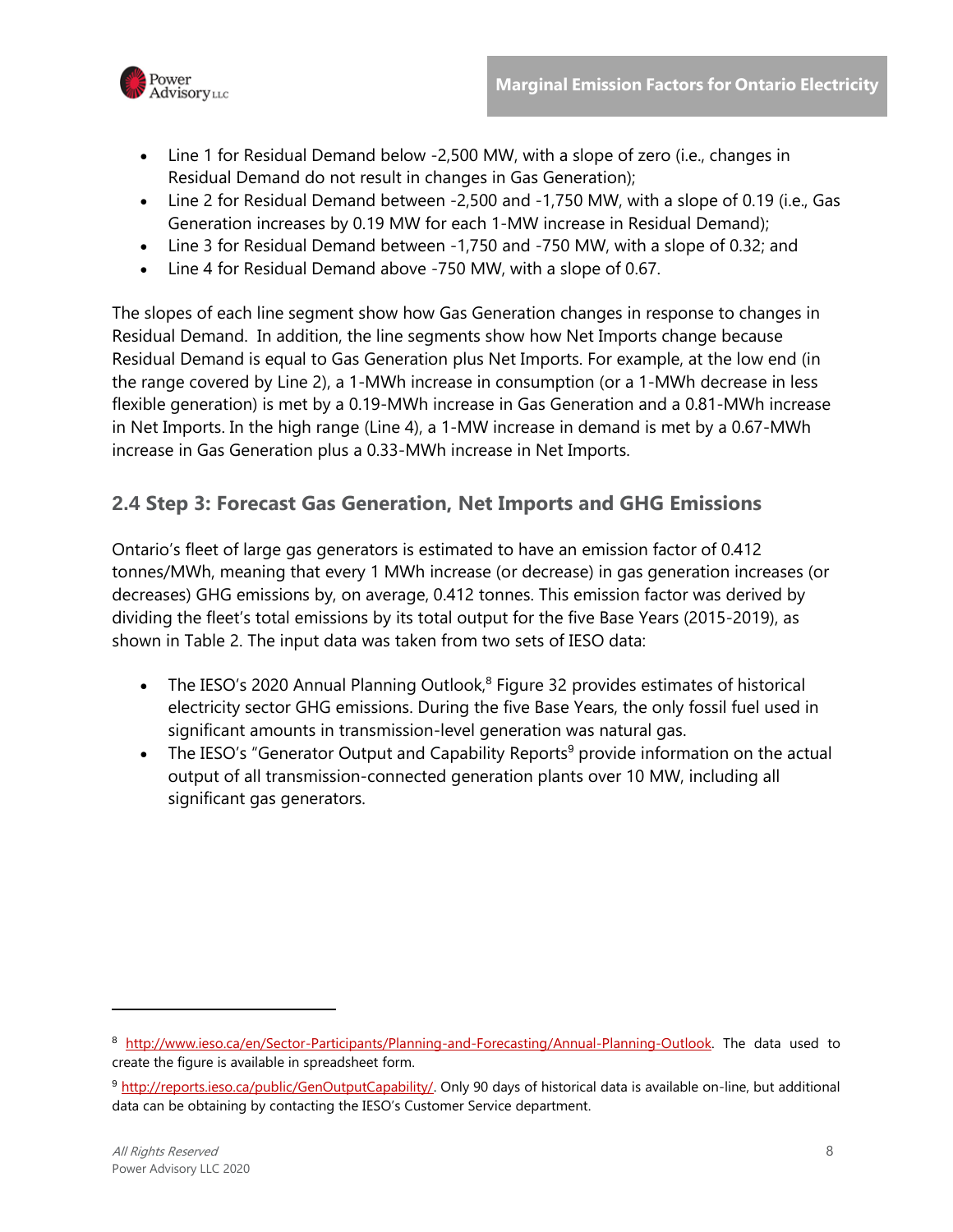Power

<span id="page-12-0"></span>

| <b>Base Year</b> | <b>Electricity Sector</b><br><b>GHG Emissions</b><br>(million tonnes) | <b>Gas Generation</b><br>(TWh) | <b>Emission</b><br><b>Factor</b><br>(tonnes/MWh) |  |
|------------------|-----------------------------------------------------------------------|--------------------------------|--------------------------------------------------|--|
| 2015             | 6.3                                                                   | 15.66                          | 0.402                                            |  |
| 2016             | 5.5                                                                   | 13.01                          | 0.423                                            |  |
| 2017             | 2.5                                                                   | 6.07                           | 0.412                                            |  |
| 2018             | 4.0                                                                   | 9.88                           | 0.405                                            |  |
| 2019             | 4.1                                                                   | 9.84                           | 0.417                                            |  |
| Average          | 4.5                                                                   | 10.89                          | 0.412                                            |  |

#### **Table 2: Emission Factor for Ontario Gas Generation**

Ontario's two least efficient gas plants, Lennox and York Energy Centre, operated very rarely in the Base Years, but are expected to operate much more frequently over the forecast period as nuclear retirement and refurbishment decreases baseload supply and increases Residual Demand. It could be argued that a higher gas emission factor should be used at very high levels of Residual Demand, when these two plants tend to come on-line contributing to higher emissions. This factor has not been factored into the MEF calculations.

An emission factor was also estimated for imports. Emission factors for imports from neighbouring jurisdictions could be derived from the supply mix in those jurisdictions (e.g., Quebec's generation resources are primarily hydroelectric). This approach however does not recognize the flow of electricity across multiple jurisdictions. Ontario is part of the eastern interconnection that includes electricity network across the eastern part of Canada and the US. The eastern interconnection supplies over 700 GW of electricity demand and has robust electricity trade between jurisdictions. From a broader geographical perspective, every MWh of electricity that one jurisdiction exports to Ontario, especially during peak demand hours, is less electricity that could be exported to another jurisdictions. In addition, imports to Ontario are a function of market dynamics in neighbouring jurisdictions in addition to market opportunities for electricity trade with Ontario. Determining specific import expectations by neighbouring jurisdictions would require detailed outlooks for each neighbouring jurisdiction in addition to potentially other jurisdictions within the eastern interconnect. That undertaking would be overly complex. Instead, Power Advisory has assumed a global view of emission factors for imports to Ontario that is an amalgamation of supply mixes across neighbouring jurisdictions.

Power Advisory estimated a series of emission factors attributable to net imports. The starting point was as 2017 report produced to support Ontario's Cap and Trade Program,<sup>10</sup> which

<sup>&</sup>lt;sup>10</sup> "2017 Default Emission Factors for Ontario's Cap and Trade Program", available at [https://www.ontario.ca/document/default-emission-factors-ontarios-cap-and-trade-program/2017-default-emission](https://www.ontario.ca/document/default-emission-factors-ontarios-cap-and-trade-program/2017-default-emission-factors)[factors.](https://www.ontario.ca/document/default-emission-factors-ontarios-cap-and-trade-program/2017-default-emission-factors) Although these emission factors no longer have any legal effect because Ontario's cap-and-trade program has been cancelled, the research and analysis on which the estimates were based remain valid.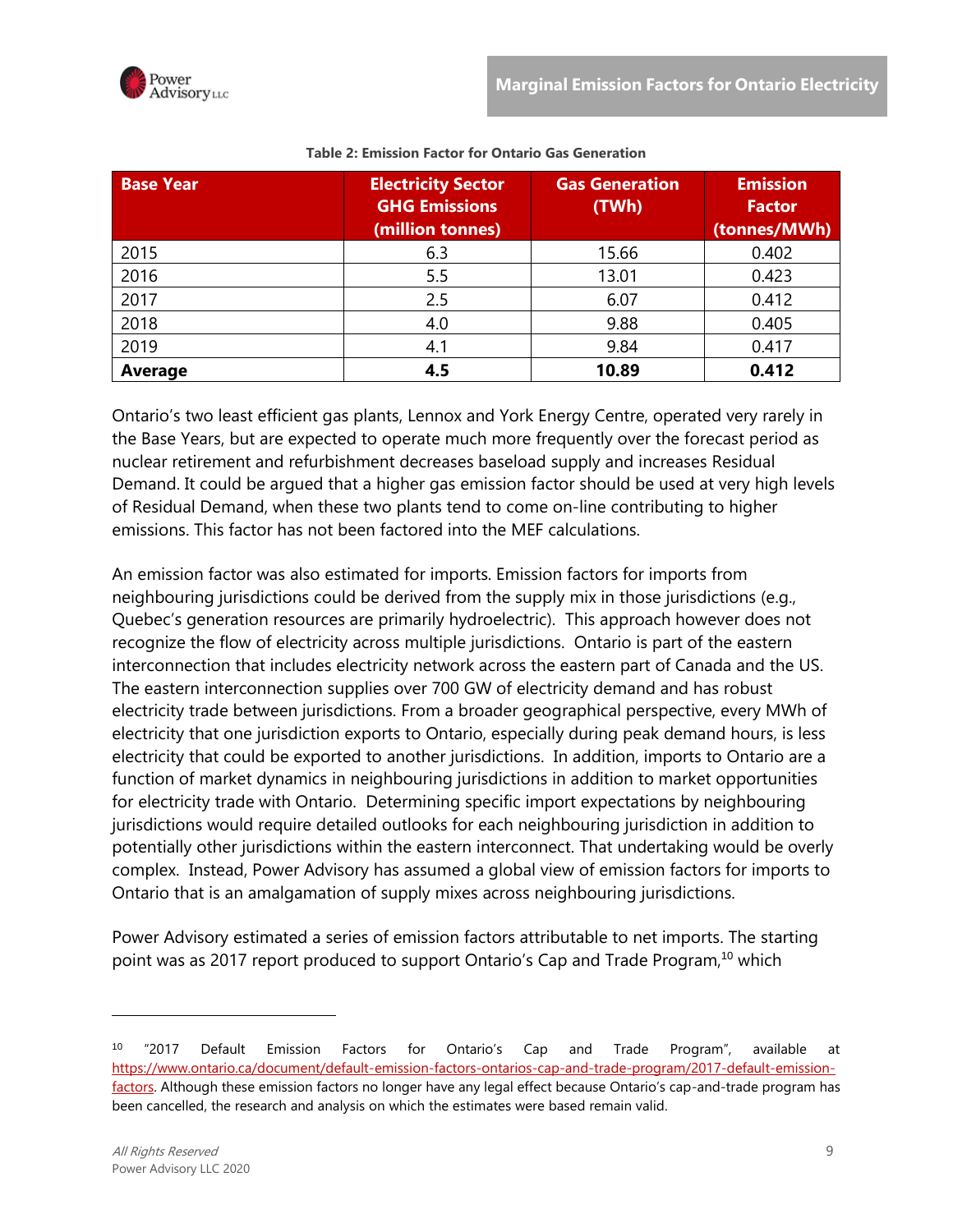

estimated emission factors for each of the jurisdictions surrounding Ontario. For 2020, a weighted average of the on-peak emission factors was calculated, using as weights the peak demand of each jurisdiction; the result was 0.58 tonnes/MWh (i.e., each MWh of imported electricity when imports exceed exports is assumed to result in 0.58 tonnes of GHG emissions). For later years, the calculations recognized that these emission factors are likely to fall, both because coal generation (which contributed to the high emission factors for MISO and PJM) is being phased out, and that there will be some development of true carbon-free peaking capacity (such as batteries charged with carbon-free electricity). Import emission factors are reduced to 0.17 tonnes/MWh by 2050. Exports were assumed to have no impact on the emissions attributable to Ontario. 11

For each hour in the Forecast Period, the Residual Demand for that hour (estimated in Step 1 above) and the four line segments that approximate the relationship between Gas Generation and Residual Demand (developed in Step 2 above) were combined to estimate a typical level of Gas Generation for that hour. Net Imports for each hour were then calculated as the difference between Residual Demand and Gas Generation. <sup>12</sup> This was used to determine whether the province was forecast to be a net importer or a net exporter in that hour, which is a significant factor in the calculations below.

For each hour, marginal emissions from a 1-MWh increase (or decrease) in Residual Demand was estimated by calculating marginal emissions from the associated increase in Gas Generation and, if Net Imports were positive, the marginal emissions associated with imports. As an example, consider an hour in which Residual Demand is 1000 MW. Using Line 4 for the approximation, Gas Generation is estimated to be 1,632 MW. Subtracting Gas Generation from Residual Demand, Net Imports are estimated to be minus 632 MW, and the province is assumed to be a net exporter. The marginal emission factor from Gas Generation is 0.67 MWh of Gas Generation per MWh of Residual Demand (the slope of Line 4) times 0.412 tonnes of GHG emissions per MWh of Gas Generation. This gives a marginal emission factor of (0.67 x 0.412= 0.28) tonnes of GHG emissions per MWh of Residual Demand.

Imports are assumed to contribute to Ontario's marginal emissions only when Net Imports is positive, which occurs only when Residual Demand is very high – specifically, when it exceeds

<sup>&</sup>lt;sup>11</sup> Ontario exports of low or no emissions electricity generation may reduce emissions in neighbouring jurisdictions to which they are delivered, but these were not credited to Ontario.

 $12$  This implicitly assumes that when Residual Demand is very high, such that Ontario is importing more than it is exporting, there are only two sources of supply to meet a further increase in Residual Demand: additional fossil generation and additional imports. As noted in a footnote above, it could be argued that peaking hydroelectric generation should be treated as a third potential source of supply, rather than being including in less flexible generation. However, Power Advisory analysis has found that hydro generation in Ontario reaches its peak when Residual Demand is approximately 2,000 MW, well less than the level at which net imports become positive. In general, when Residual Demand reaches 4,000 MW or higher, all available peaking hydro is already operating, leaving fossil generation and imports as the only remaining sources of significant amounts of additional supply.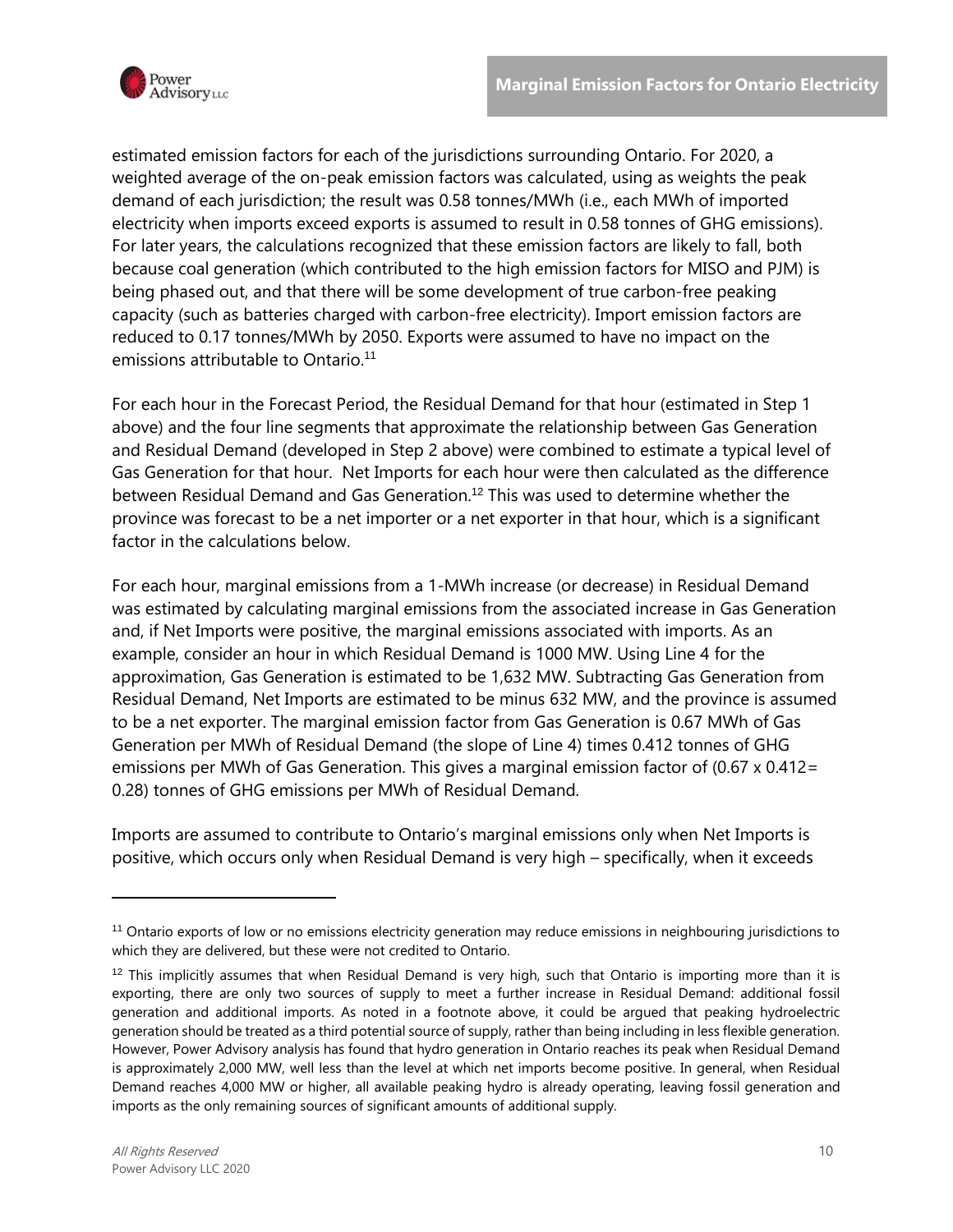2,900 MW. At that point, each 1-MWh increase in Residual Demand is estimated to increase Gas Generation by 0.67 MWh (the slope of Line 4, which applies when Residual Demand is greater than -750 MW); the rest of the increase in Residual Demand is met by a 0.33-MWh increase in imports.

Each hour in each year was assigned to one of five possible values. As an example, the possible values for 2030 are shown in [Table 3](#page-14-1) below, based on the import marginal emission factor for that year (0.44 tonnes/MWh).

<span id="page-14-1"></span>

| <b>Range of Residual</b><br><b>Demand</b> | <b>Marginal Emissions</b><br>from Gas Generation<br>(tonnes/MWh) | <b>Marginal Emissions</b><br>from Imports<br>(tonnes/MWh) | <b>Ontario</b><br><b>MEF</b><br>(tonnes/MWh) |  |
|-------------------------------------------|------------------------------------------------------------------|-----------------------------------------------------------|----------------------------------------------|--|
|                                           |                                                                  |                                                           |                                              |  |
| Less than -2,500 MWh                      |                                                                  |                                                           | 0.00                                         |  |
| -2,500 to -1,750 MWh                      | $0.19 \times 0.412 = 0.08$                                       |                                                           | 0.08                                         |  |
| -1,750 to -750 MWh                        | $0.32 \times 0.412 = 0.13$                                       |                                                           | 0.13                                         |  |
| -750 to 2,900 MWh                         | $0.67 \times 0.412 = 0.28$                                       |                                                           | 0.28                                         |  |
| Greater than 2,900MWh                     | $0.67 \times 0.412 = 0.28$                                       | $0.33 \times 0.44 = 0.15$                                 | 0.42                                         |  |

#### **Table 3: Ontario MEF by Residual Demand Range**

One of these five emission factors (0.00, 0.08, 0.13, 0.28, or 0.42 tonnes/MWh) is assigned to each forecast hour, depending on the forecast of Residual Demand in that hour. (The fifth emission factor will vary by year because the import marginal emission factor is forecast to decline over time.) These emission factors represent typical changes in emissions due to changes in either demand or Less Flexible Generation under the expected system conditions.

## <span id="page-14-0"></span>**2.5 Other Methodologies for Estimating Marginal Emission Factors**

At least two other estimates of MEFs for Ontario's electricity system have been produced, one by the IESO<sup>13</sup>, the other by The Atmospheric Fund (TAF), an agency of the City of Toronto<sup>14</sup>. Both produce estimates that are significantly lower than Power Advisory's estimates, but both suffer from methodological flaws.

The IESO's estimates are based on a model of Ontario's electricity system that does not accurately reflect how gas generation is dispatched in real-time. In practice, it is normal for large amounts of gas-fired capacity to be operating even when the province's

<sup>13</sup> [http://www.ieso.ca/-/media/Files/IESO/Document-Library/planning-forecasts/apo/APO-Avoided-Emissions-](http://www.ieso.ca/-/media/Files/IESO/Document-Library/planning-forecasts/apo/APO-Avoided-Emissions-2020.xlsx?la=en)[2020.xlsx?la=en.](http://www.ieso.ca/-/media/Files/IESO/Document-Library/planning-forecasts/apo/APO-Avoided-Emissions-2020.xlsx?la=en) Power Advisory's understanding of the IESO's methodology for calculating marginal emission factors is based on a telephone conversation with Mike Risavy, Manager, Reporting & Economic Analysis, Power System Planning, on April 30, 2020, and by analysis of the published results.

<sup>14</sup> https://taf.ca/publications/a-clearer-view-on-ontarios-emissions-2019/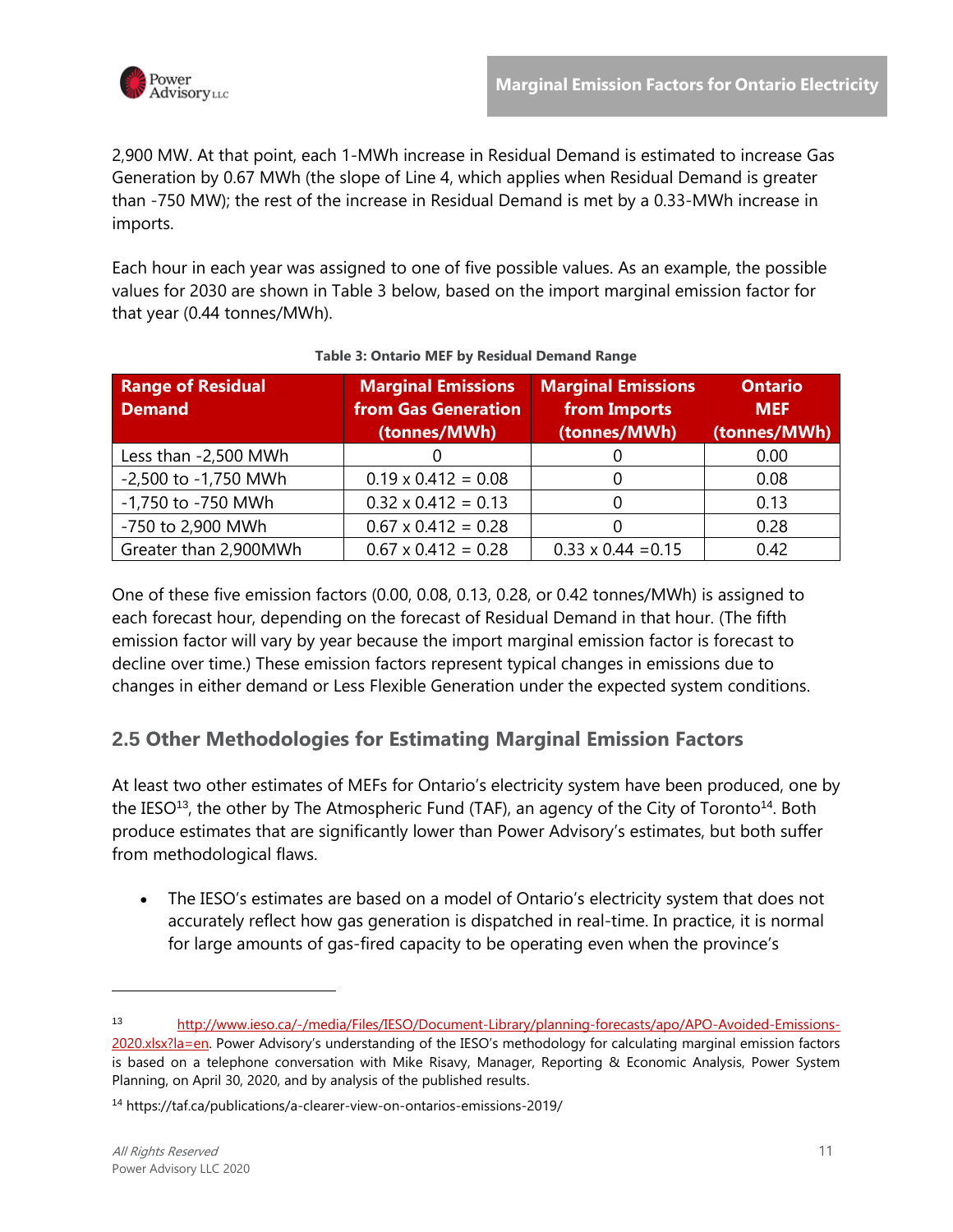

baseload generation exceeds its demand, but the IESO's model does not reflect this. As well, the IESO does not attribute any emissions to imports, with the result that in some years, MEFs during peak hours are forecast to be much lower than those in off-peak hours.

• TAF uses historical data to estimate MEFs, but their analysis identifies the marginal resource in each hour based on only increases in generation. For example, if wind speed, and thus wind generation, increase across the province, then wind is identified as the (or one of the) marginal resource(s) in that hour, resulting in a very low MEF for that hour. In reality, wind generation is essentially a given (except that it can be curtailed in certain conditions), and any change in consumption or generation would displace gas generation or imports, not wind. TAF also does not attribute any emissions to imports.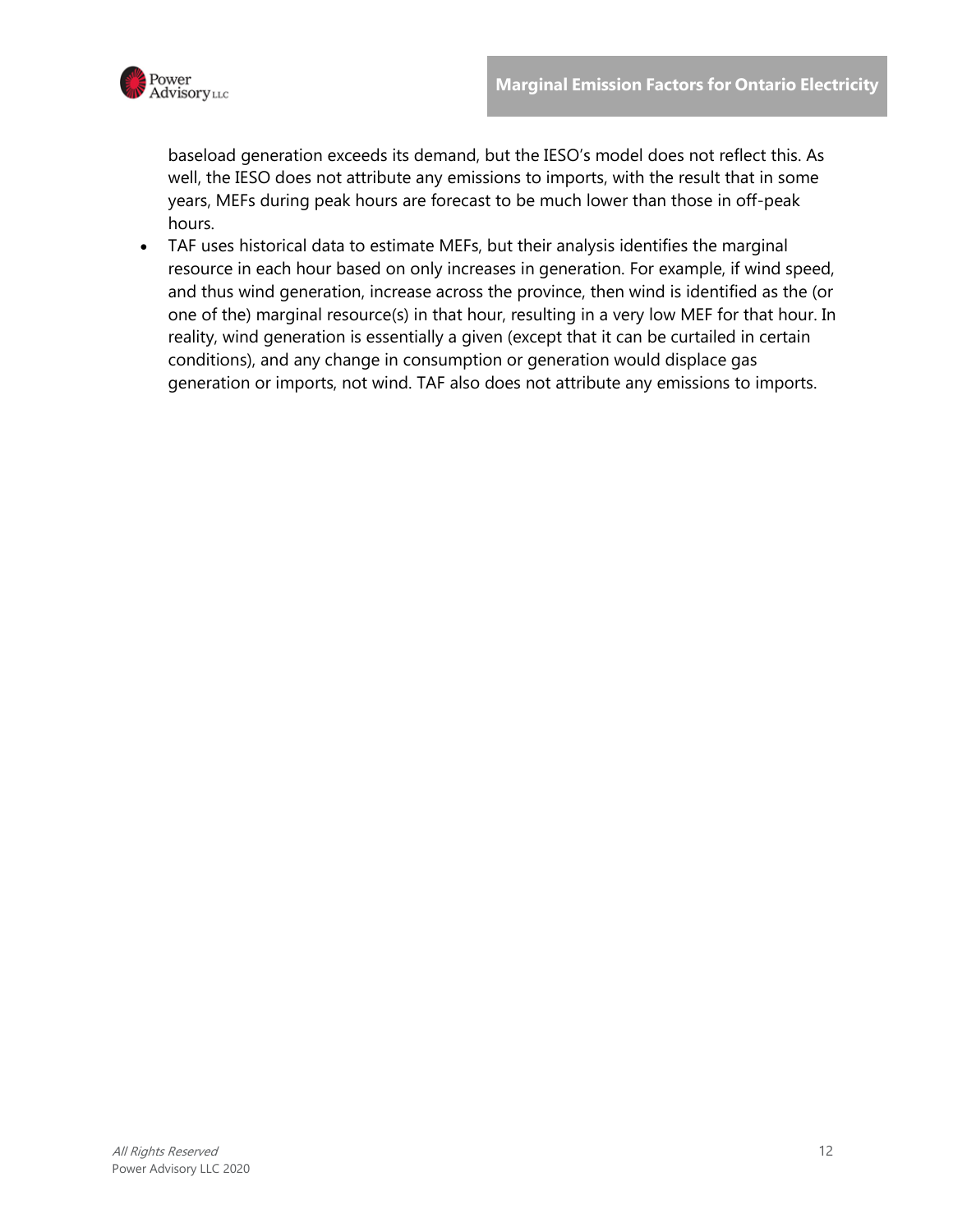

## <span id="page-16-0"></span>**3. MARGINAL EMISSION FACTOR ESTIMATES AND APPLICATIONS**

#### <span id="page-16-1"></span>**3.1 Mean Marginal Emission Factors**

The marginal emission factor estimates resulting from the above methodology can be summarized in different ways for different applications. For example, the mean MEF in 2020 is forecast to be 0.17 tonnes/MWh, as shown in Table 4 below. The averages in that table were calculated giving equal weight to all hours in each year. The mean MEF across all hours would be useful in evaluating a program or activity that would have the same effect in all hours. However, most activities vary based on time of day, weather, season and other factors, so evaluation should take these differences into account.

[Figure](#page-16-2) 6 below shows MEFs in 2020 averaged by season and hour of the day. MEFs for this particular year are expected to be highest in the summer (except early morning) and lowest in the spring. In all seasons, there is significant variation by time of day, with the highest MEFs



<span id="page-16-2"></span>occurring in the early evening.

#### **Figure 6: Marginal Emission Factors Averaged by Season and Time of Day, 2020**

MEFs will change over time as Ontario's demand and generation supply changes. [Figure 7](#page-17-0) below shows mean MEFs over the forecast period. Mean MEFs are expected to jump in 2025 when the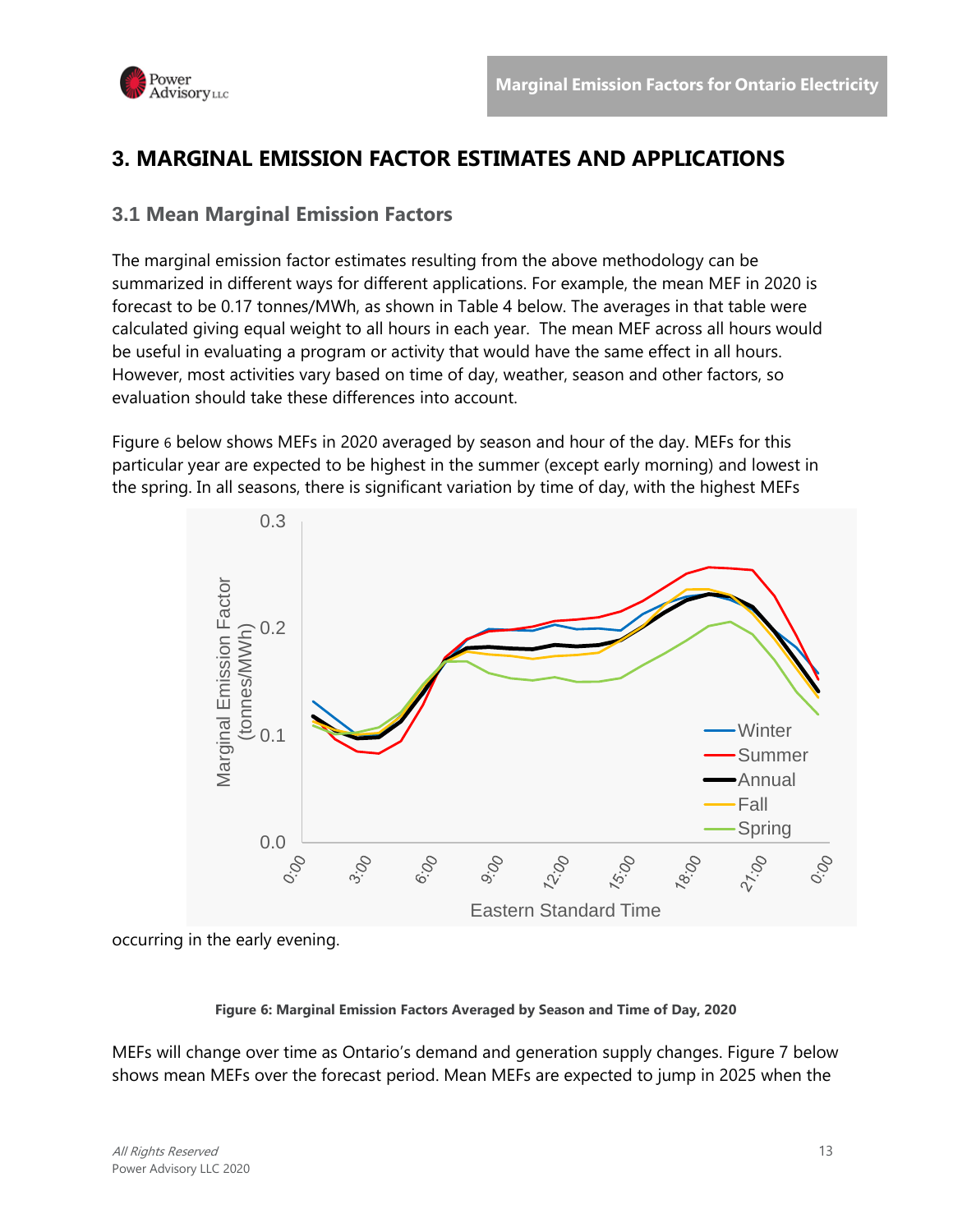

Pickering nuclear station retires; that will greatly reduce Less Flexible Generation and increase Residual Demand, which in turn will increase Gas Generation and imports in many hours.



**Figure 7: Marginal Emission Factors Averaged by Season, 2020-2040**

<span id="page-17-0"></span>[Table 5](#page-20-0) below summarizes MEFs by both season and time-of-use period. Each forecast hour was assigned to one of eight periods:

- Winter (December-March)
	- 1. On-Peak
	- 2. Mid-Peak
	- 3. Off-Peak
- Summer (June-September)
	- 4. On-Peak
	- 5. Mid-Peak
	- 6. Off-Peak
- Shoulder (April, May, October, November)
	- 7. On- and Mid-Peak Combined
	- 8. Off-Peak

Time-of-Use periods are based on those used by the Regulated Price Plan, taking into account Daylight Savings Time and the change in the on-peak/mid-peak schedule on May 1 and November 1. Forecast hours were assigned to time-of-use periods based on the Base Year, not the Forecast Year. (The hourly demand patterns used in these calculations reflect the weekends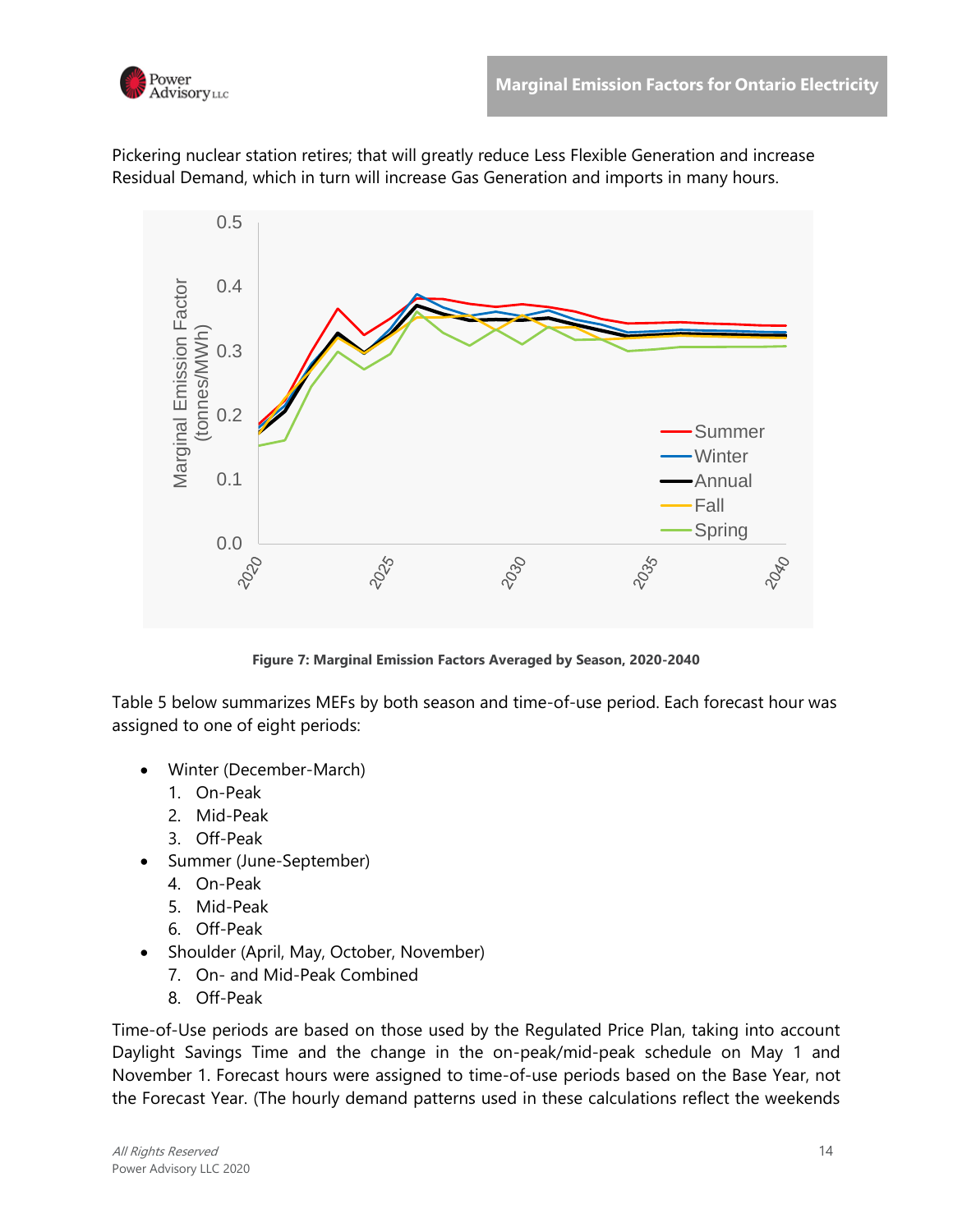

and holidays in the Base Years, not the Forecast Years. For example, January 4, 2022 will be a Tuesday, but when using the 2015 Base Year, demand on January 4, 2022 will be estimated based on what actual hourly demand was on January 4, 2015, which was a Sunday. The emission factors for January 4, 2022 are therefore included in the off-peak period when using the 2015 Base Year.)

|                  |                | <b>Winter</b>   |      |                    | <b>Summer</b>   |                 | <b>Shoulder</b> |                 | <b>All</b>   |
|------------------|----------------|-----------------|------|--------------------|-----------------|-----------------|-----------------|-----------------|--------------|
|                  | <b>On-Peak</b> | <b>Mid-Peak</b> |      | Off-Peak   On-Peak | <b>Mid-Peak</b> | <b>Off-Peak</b> | On&Mid          | <b>Off-Peak</b> | <b>Hours</b> |
| 2020             | 0.21           | 0.21            | 0.15 | 0.21               | 0.20            | 0.17            | 0.17            | 0.16            | 0.17         |
| 2021             | 0.23           | 0.22            | 0.20 | 0.24               | 0.24            | 0.21            | 0.20            | 0.19            | 0.21         |
| 2022             | 0.30           | 0.28            | 0.27 | 0.31               | 0.30            | 0.28            | 0.26            | 0.25            | 0.27         |
| 2023             | 0.34           | 0.33            | 0.31 | 0.38               | 0.38            | 0.35            | 0.31            | 0.30            | 0.33         |
| 2024             | 0.32           | 0.30            | 0.29 | 0.34               | 0.33            | 0.31            | 0.29            | 0.27            | 0.30         |
| 2025             | 0.35           | 0.34            | 0.32 | 0.37               | 0.36            | 0.33            | 0.31            | 0.30            | 0.33         |
| 2026             | 0.41           | 0.40            | 0.38 | 0.40               | 0.39            | 0.37            | 0.36            | 0.34            | 0.37         |
| 2027             | 0.38           | 0.38            | 0.35 | 0.40               | 0.39            | 0.37            | 0.35            | 0.33            | 0.36         |
| 2028             | 0.37           | 0.36            | 0.34 | 0.39               | 0.39            | 0.36            | 0.34            | 0.32            | 0.35         |
| 2029             | 0.38           | 0.37            | 0.35 | 0.38               | 0.38            | 0.35            | 0.34            | 0.32            | 0.35         |
| 2030             | 0.37           | 0.36            | 0.34 | 0.39               | 0.38            | 0.36            | 0.34            | 0.32            | 0.35         |
| 2031             | 0.38           | 0.37            | 0.35 | 0.38               | 0.38            | 0.35            | 0.34            | 0.33            | 0.35         |
| 2032             | 0.36           | 0.36            | 0.34 | 0.38               | 0.37            | 0.35            | 0.33            | 0.32            | 0.34         |
| 2033             | 0.36           | 0.35            | 0.33 | 0.36               | 0.36            | 0.33            | 0.32            | 0.31            | 0.33         |
| 2034             | 0.34           | 0.33            | 0.32 | 0.36               | 0.35            | 0.33            | 0.31            | 0.30            | 0.32         |
| 2035             | 0.35           | 0.33            | 0.32 | 0.36               | 0.35            | 0.33            | 0.32            | 0.31            | 0.33         |
| 2036             | 0.35           | 0.34            | 0.32 | 0.36               | 0.36            | 0.33            | 0.32            | 0.31            | 0.33         |
| 2037             | 0.35           | 0.34            | 0.32 | 0.35               | 0.35            | 0.33            | 0.32            | 0.31            | 0.33         |
| 2038             | 0.35           | 0.34            | 0.32 | 0.35               | 0.35            | 0.33            | 0.32            | 0.31            | 0.33         |
| 2039             | 0.34           | 0.33            | 0.32 | 0.35               | 0.35            | 0.33            | 0.32            | 0.31            | 0.32         |
| 2040             | 0.34           | 0.33            | 0.32 | 0.35               | 0.35            | 0.33            | 0.32            | 0.31            | 0.32         |
| <b>All Years</b> | 0.34           | 0.33            | 0.31 | 0.35               | 0.35            | 0.32            | 0.31            | 0.30            | 0.32         |

**Table 4: Forecast Marginal Emission Factors by Season and Time-of-Use Period (tonne/MWh)**

When used to evaluate distribution-level activities (e.g., DG-CHP), adjustments should be made to account for transmission and distribution losses.

## <span id="page-18-0"></span>**3.2 How Marginal Emission Factors Are Being Used**

#### <span id="page-18-1"></span>*3.2.1* **Example: Combined Heat and Power for a New High-Rise Building**

A Combined Heat and Power (CHP) is an energy efficient technology that generates electricity and captures the heat that would otherwise be wasted to provide useful thermal energy—such as steam or hot water—that can be used for space heating, domestic hot water, and in some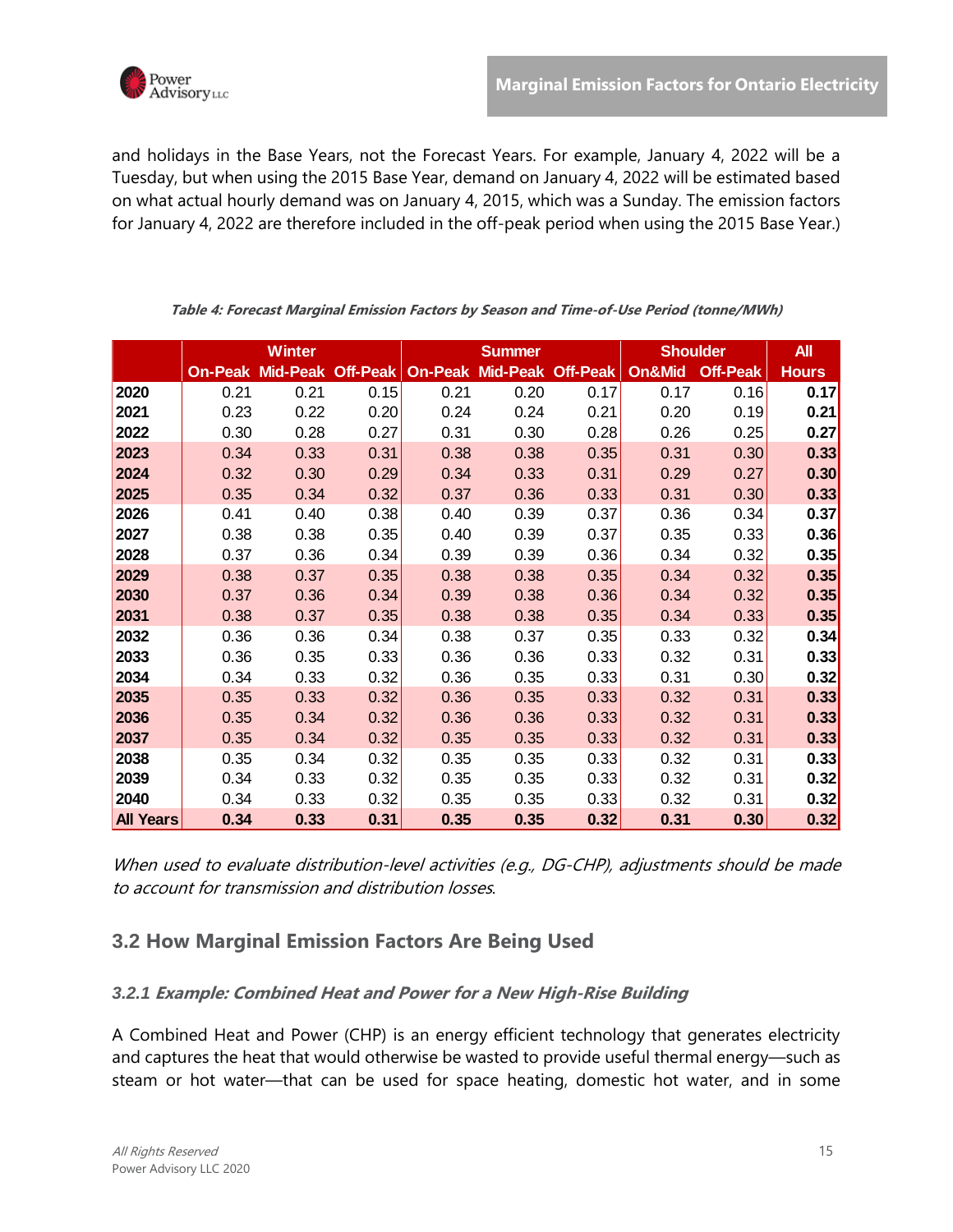

application space cooling, and even industrial processes. A CHP system is typically located at facilities where there is a coincident need for both electricity and thermal energy.

Nearly two-thirds of the energy used by conventional grid thermal electricity generation is wasted in the form of heat discharged to the atmosphere or a nearby lake or river. Additional energy is wasted during the distribution of electricity to end users. By capturing and using heat that would otherwise be wasted, and by avoiding distribution losses, CHP can achieve efficiencies of over 75%, compared to about 56% for conventional electricity generation and an on-site boiler. The concept of how CHP saves GHG emissions as compared to separate heat and power (SHP) is illustrated in [Figure 8.](#page-19-0)



**Figure 8: Efficiency of Combined Heat and Power vs. Separate Heat and Power**

<span id="page-19-0"></span>A case study was performed to evaluate the GHG emissions savings for installing a CHP system at a multi-unit residential building (MURB) using MEFs. An hourly simulation was performed for six scenario to provide 100% of domestic hot water (DHW) load and varying amounts of space heating loads to evaluate net GHG emission change for a proposed building with CHP as compared to a reference building with no CHP, consuming electricity supplied by the grid and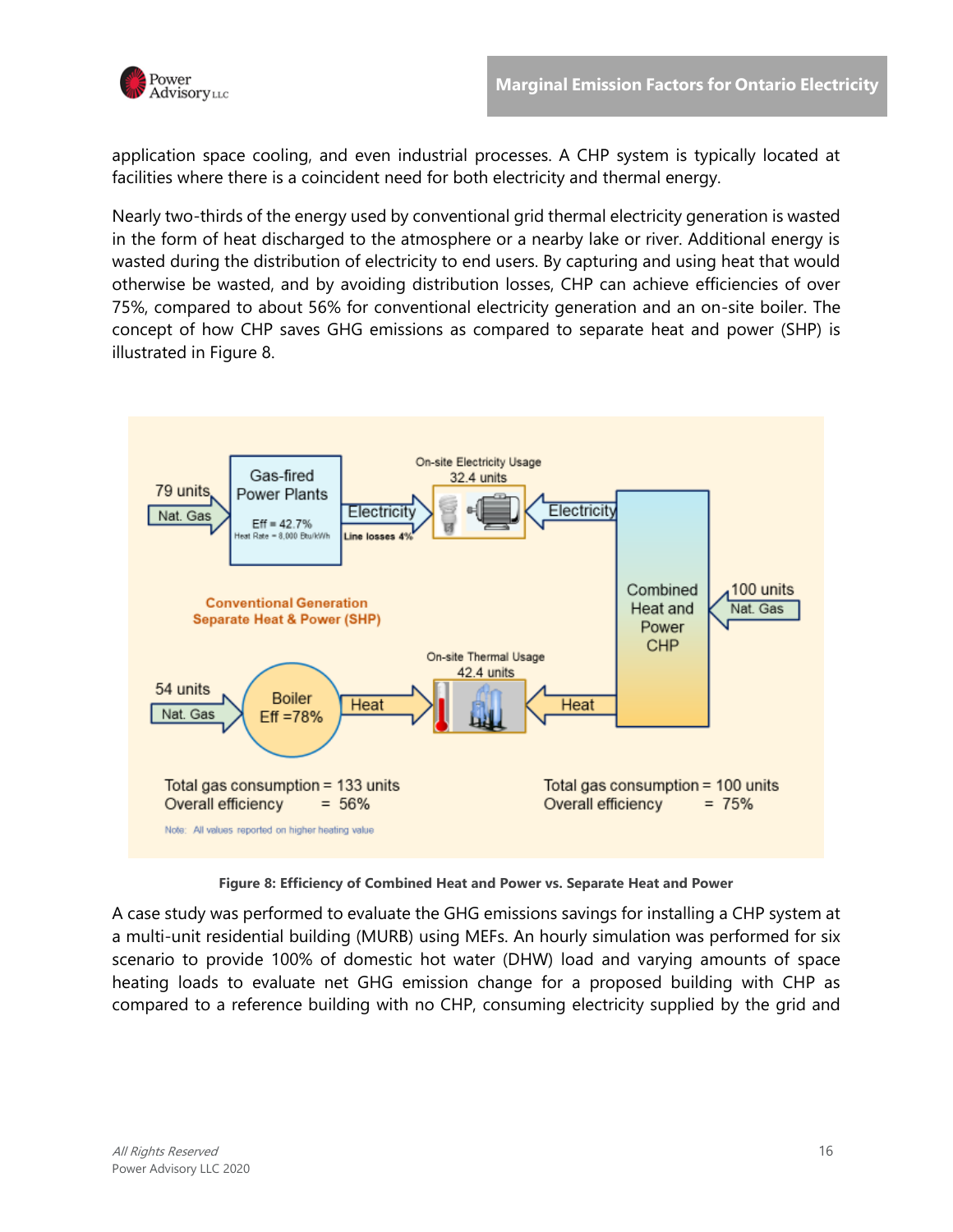

thermal energy supplied by boilers. The analysis was performed by PowerGENySYS<sup>15</sup> using the hourly marginal emission factors calculated by Power Advisory. The results are summarized in Table 5 below. The analysis shows that a well-designed CHP for high-rise buildings is capable of reducing GHG emissions in all six scenarios. With the use of a single annual average emission factor and without considering future changes in electricity grid emissions, the outcome would have been different. This example shows how important is it to use the MEFs instead of AEFs for new construction.

<span id="page-20-0"></span>

|                | <b>CHP Configuration/Size</b>                                                             |                 |           | <b>Thermal Load</b>    | <b>Annual Outputs</b>            |                                           |                                   |                     |                    | <b>GHG Emissions over 20 Yrs</b>                                                 |                                                                                        |                                                                    |
|----------------|-------------------------------------------------------------------------------------------|-----------------|-----------|------------------------|----------------------------------|-------------------------------------------|-----------------------------------|---------------------|--------------------|----------------------------------------------------------------------------------|----------------------------------------------------------------------------------------|--------------------------------------------------------------------|
| No.            | <b>Internal</b><br><b>Combustion</b><br>Engine (ICE)<br><b>CHP Plant</b><br>Configuration | Capacity,<br>kW | DHW.<br>% | Space<br>Heating,<br>% | <b>Operating</b><br><b>Hours</b> | <b>Electricity</b><br>Generation,<br>kWhr | Heat<br>Recovery,<br><b>mmBTU</b> | Heat<br>Utilized, % | Heat<br>Dump,<br>% | <b>NET Total</b><br><b>Emissions</b><br>Change<br><b>(OVER 20 YRS)</b><br>tonnes | NET Avg.<br>Annual<br><b>Emissions</b><br>Change,<br><b>(OVER 20 YRS)</b><br>tonnes/yr | Meets SB-10<br>CO <sub>2e</sub><br><b>Emissions</b><br>Requirement |
| $\mathbf{1}$   | 1 x 24 kW                                                                                 | 24              | 100%      | 0%                     | 7,545                            | 181,078                                   | 1,228                             | 99.8%               | 0.2%               | $-1,259$                                                                         | $-62.95$                                                                               | <b>YES</b>                                                         |
| $\overline{2}$ | 2 x 24 kW                                                                                 | 48              | 100%      | 25%                    | 6,662                            | 319,793                                   | 2,169                             | 95.7%               | 4.3%               | $-1,458$                                                                         | $-72.90$                                                                               | <b>YES</b>                                                         |
| 3              | 3 x 24 kW                                                                                 | 72              | 100%      | 50%                    | 6,313                            | 448,482                                   | 3,042                             | 88.9%               | 11.1%              | $-1,355$                                                                         | $-67.75$                                                                               | <b>YES</b>                                                         |
| $\overline{4}$ | 1 x 125 kW                                                                                | 125             | 100%      | 60%                    | 4,696                            | 497.847                                   | 3,230                             | 81.1%               | 18.9%              | $-1,056$                                                                         | $-52.82$                                                                               | <b>YES</b>                                                         |
| 5              | 1 x 125 kW                                                                                | 125             | 100%      | 70%                    | 4,760                            | 504,656                                   | 3,274                             | 81.8%               | 18.2%              | $-1,181$                                                                         | $-59.04$                                                                               | <b>YES</b>                                                         |
| 6              | 1 x 175 kW                                                                                | 175             | 100%      | 100%                   | 2,087                            | 247.228                                   | 1,395                             | 81.1%               | 18.9%              | $-1,538$                                                                         | $-76.92$                                                                               | <b>YES</b>                                                         |

|  |  | Table 5: Case Study Results: Multi-Unit Residential Building |
|--|--|--------------------------------------------------------------|
|--|--|--------------------------------------------------------------|

 Source: Combined Heat and Power Systems for New Part 3 Multi-Family Residential Building Designed to Meet SB-10, Division 3, Chapter 1 Emission Requirements: Final Report for Municipal Building Officials, by Sustainable Buildings Canada, January 20, 2020.

<sup>&</sup>lt;sup>15</sup> POWER GENySYS is a Canadian engineering firm specializing in Combined Heat and Power (CHP) and Combined Heat & Emergency Power (CHeP) systems.